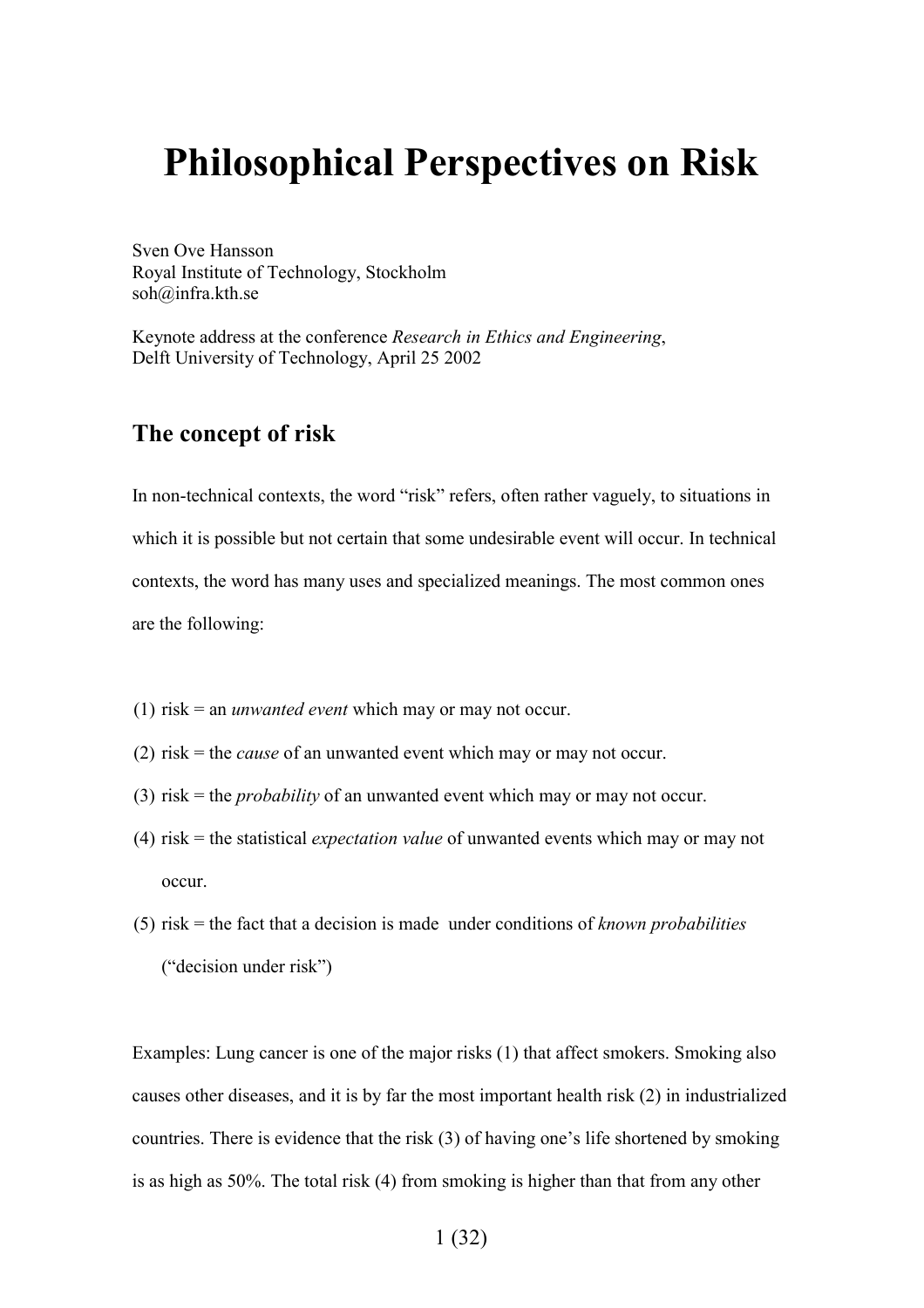cause that has been analyzed by risk analysts. The probabilities of various smokingrelated diseases are so well-known that a decision whether or not to smoke can be classified as a decision under risk (5).

The third and fourth of these meanings are the ones most commonly used by engineers. The fourth, in particular, is the standard meaning of "risk" in professional risk analysis. In that discipline, "risk" often denotes a numerical representation of severity, that is obtained by multiplying the probability of an unwanted event with a measure of its disvalue (negative value). When, for instance, the risks associated with nuclear energy are compared in numerical terms to those of fossil fuels, "risk" is usually taken in this sense. Indeed, all the major variants of technological risk analysis are based on one and the same formal model of risk, namely *objectivist expected utility*, thatcombines objectivist probabilities with objectivist utilities.<sup>1</sup> By an objectivist probability is meant a probability that is interpreted as an objective frequency or propensity, and thus not (merely) as a degree of belief. Similarly, a utility assignment is objectivist if it is interpreted as (a linear function of) some objective quantity.

It is often taken for granted that this sense of risk is the only one that we need. In studies of "risk perception", the "subjective risk" reported by the subjects is compared to the "objective risk", which is identified with the value obtained in this way. However, from a philosophical point of view it is far from obvious that this model of risk captures all that is essential. I will try to show why it is insufficient and how it should be supplemented. In doing this, I will also show how the issue of risk gives rise to important new problems for several areas of philosophy, such as epistemology, philosophy of science, decision theory and – in particular – ethics. Let us begin with epistemology.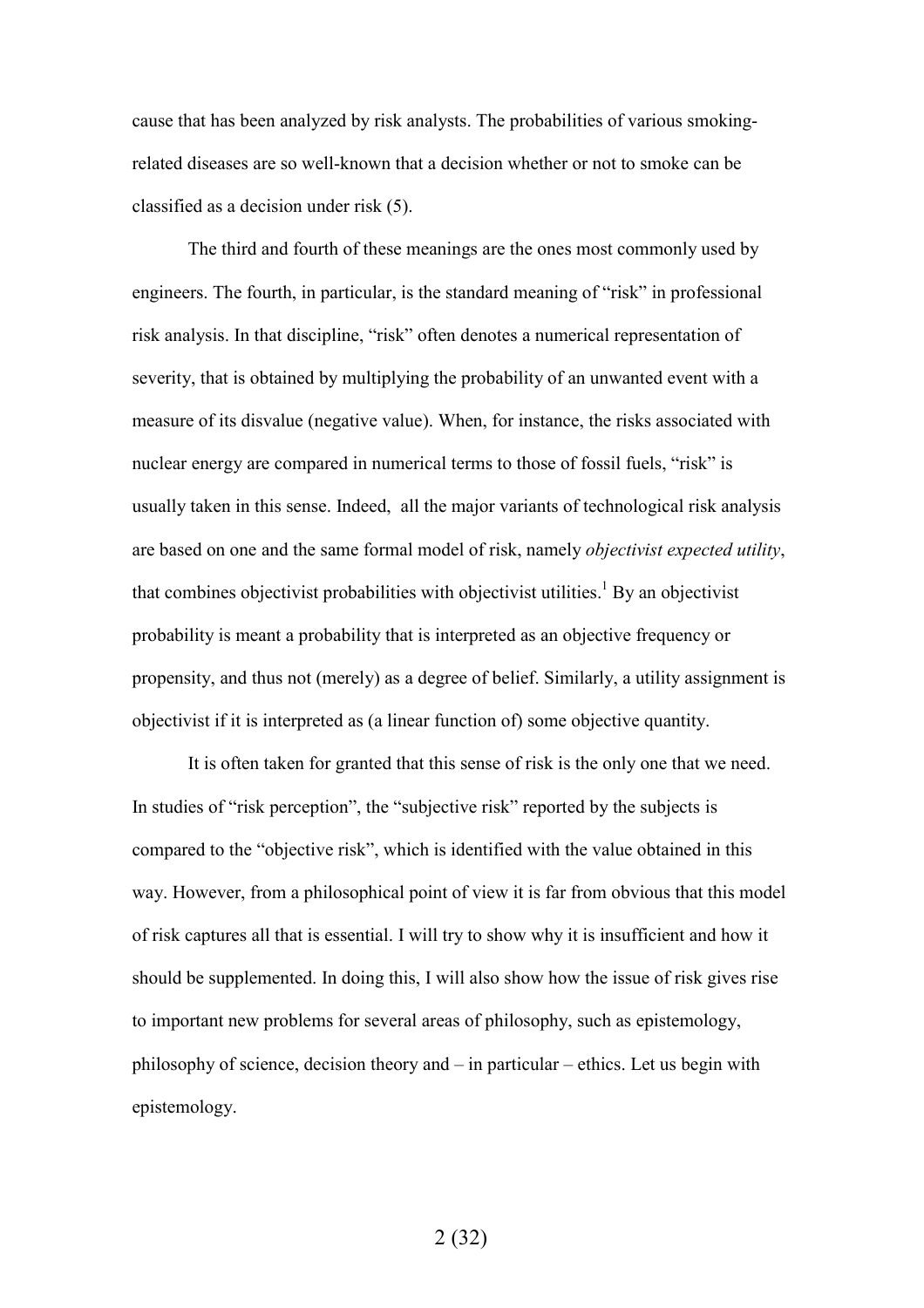# **Epistemology**

In all the senses of "risk" referred to above, the use of this term is based on a subtle combination of knowledge and uncertainty. When there is a risk, there must be something that is unknown or has an unknown outcome; hence there must be uncertainty. But for this uncertainty to constitute a risk for us, something must be known about it. This combination of knowledge and lack thereof contributes to making issues of risk so difficult to come to grips with in practical technological applications. It also gives rise to important philosophical issues for the theory of knowledge.

#### *Risk and uncertainty*

In decision theory, lack of knowledge is divided into the two major categories 'risk' and 'uncertainty'. In decision-making under risk, we know what the possible outcomes are andwhat are their probabilities.<sup>2</sup> Perhaps a more adequate term for this would be "decision-making under known probabilities". In decision-making under uncertainty, probabilities are either not known at all or only known with insufficient precision.<sup>[3](#page-31-2)</sup>

Only very rarely are probabilities known with certainty. Therefore, strictly speaking, the only clear-cut cases of "risk" (known probabilities) seem to be idealized textbook cases that refer to devices such as dice or coins that are supposed to be known with certainty to be fair. More typical real-life cases are characterized by (epistemic) uncertainty that does not, primarily, come with exact probabilities. Hence, almost all decisions are decisions "under uncertainty". To the extent that we make decisions "under risk", this does not mean that these decisions are made under conditions of completely known probabilities. Rather, it means that we have chosen to simplify our description of these decision problems by treating them as cases of known probabilities.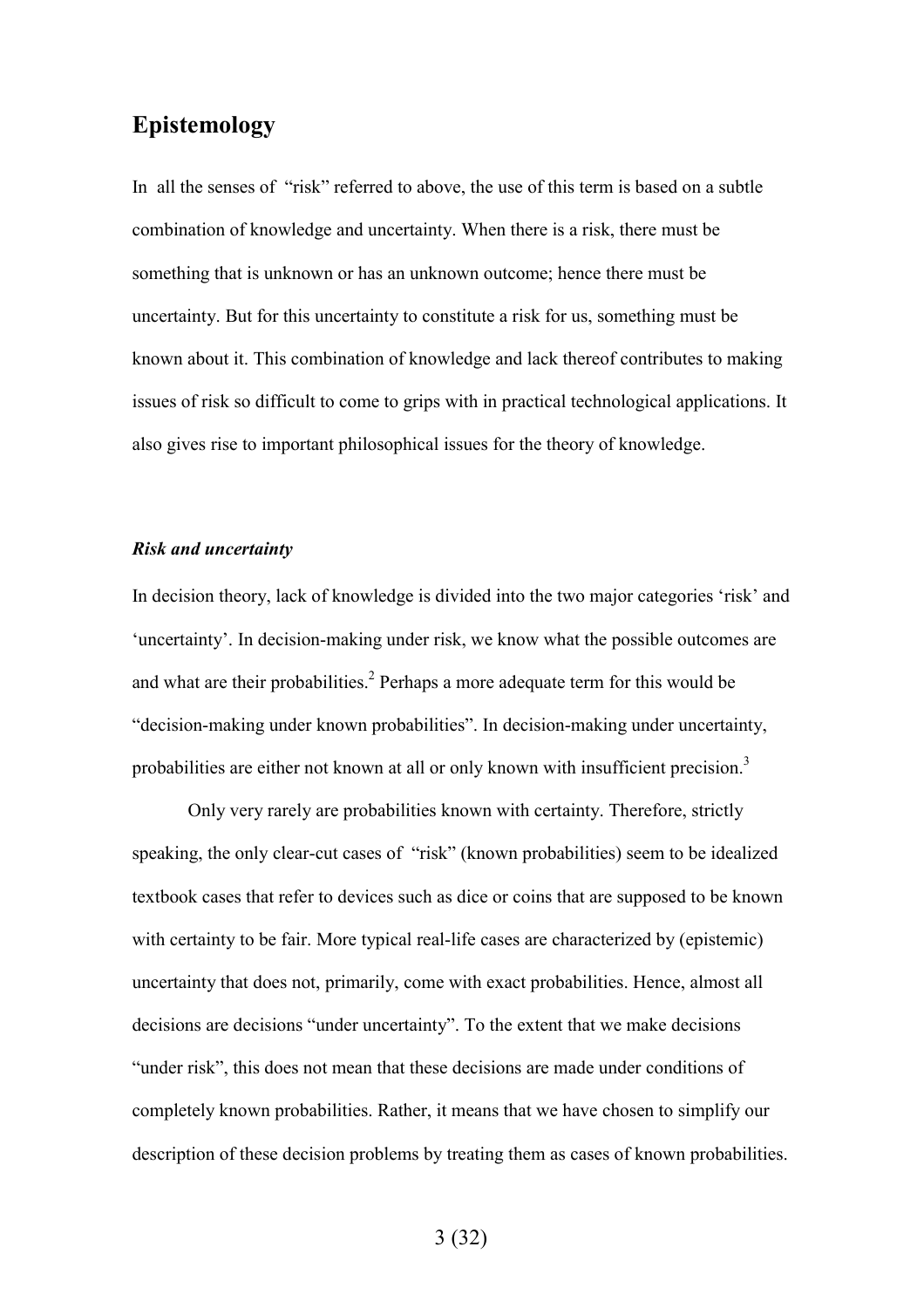It is common to treat cases where experts have provided exact probabilities as cases of decision-making under risk. And of course, to give just one example, if you are absolutely certain that current estimates of the effects of low-dose radiation are accurate, then decision-making referring to such exposure may be decision-making under risk. However, if you are less than fully convinced, then this too is a case of decision-making under uncertainty. Experts are known to have made mistakes, and a rational decision-maker should take into account the possibility that this may happen again. Experts often do not realize that for the non-expert, the possibility of the experts being wrong may very well be a dominant part of the risk (in the informal sense of the word) involved e.g. in the use of a complex technology. When there is a wide divergence between the views of experts and those of the public, this is certainly a sign of failure in the social system for division of intellectual labour, but it does not necessarily follow that this failure is located within the minds of the non-experts who distrust the experts. It cannot be a criterion of rationality that one takes experts for infallible. Therefore, even when experts talk about risk, and give exact probability statements, the real issue for most of us may nevertheless be one of epistemic uncertainty.

#### *The reduction of uncertainty*

One possible approach to all this epistemic uncertainty, and perhaps at first hand the most attractive one, is that we should always take all uncertainty that there is into account, and that all decisions should be treated as decisions under epistemic uncertainty. However, attractive though this approach may seem, it is not in practice feasible, since human cognitive powers are insufficient to handle such a mass of unsettled issues. In order to grasp complex situations, we therefore reduce the prevailing epistemic uncertainty to probabilities ("There is a 90% chance that it will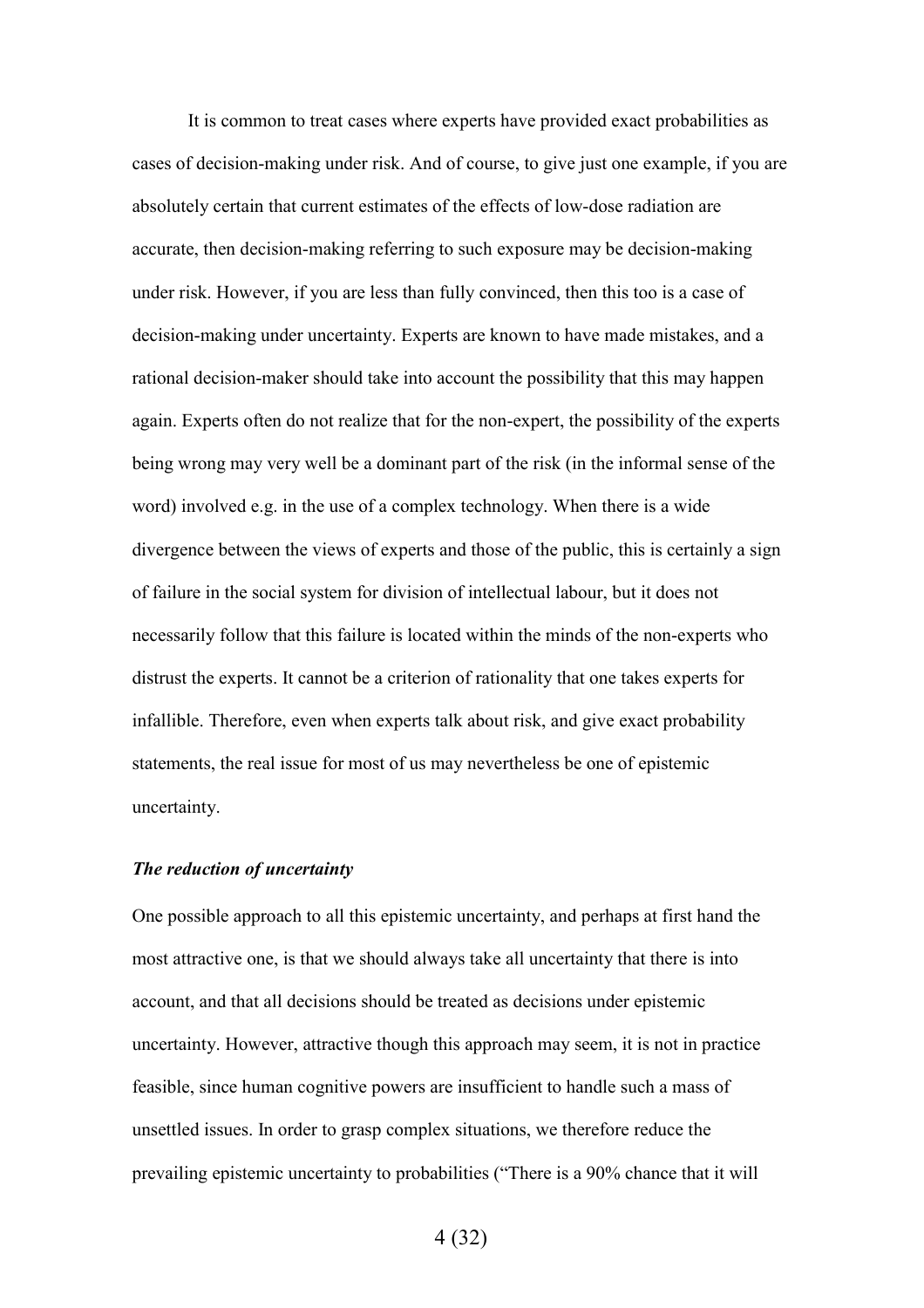raintomorrow") or even to full beliefs ("It will rain tomorrow").<sup>4</sup> This process of uncertainty-reduction, or 'fixation of belief',  $\frac{5}{3}$  $\frac{5}{3}$  $\frac{5}{3}$  helps us to achieve a cognitively manageable representation of the world, and thus increases our competence and efficiency as decision-makers.

Another possible approach to uncertainty is provided by Bayesian decision theory. According to the Bayesian ideal of rationality, all statements about the world should have a definite probability value assigned to them. Non-logical propositions should never be fully believed, but only assigned high probabilities. Hence, epistemic uncertainty is always reduced to probability, but never to full belief*.* The resulting belief system is a complex web of interconnected probability statements.<sup>6</sup>

In practice, the degree of uncertainty-reduction provided by Bayesianism is insufficient to achieve a manageable belief system. Our cognitive limitations are so severe that massive reductions to full beliefs (certainty) are indispensable if we wish to be capable of reaching conclusions and making decisions.<sup>7</sup> As one example of this, since all measurement practices are theory-laden, no reasonably simple account of measurementwould be available in a Bayesian approach.<sup>8</sup> On the other hand, Bayesianism cannot either account for the fact that we also live with some unreduced epistemic uncertainties.

In my view, it is a crucial drawback of the Bayesian model that it does not take into account the cognitive limitations of actual human beings. Of course, we may wish to reflect on how a rational being with unlimited cognitive capabilities should behave, but these are speculations with only limited relevance for actual human beings. A much more constructive approach is to discuss how a rational being with limited cognitive capabilities can make rational use of these capabilities.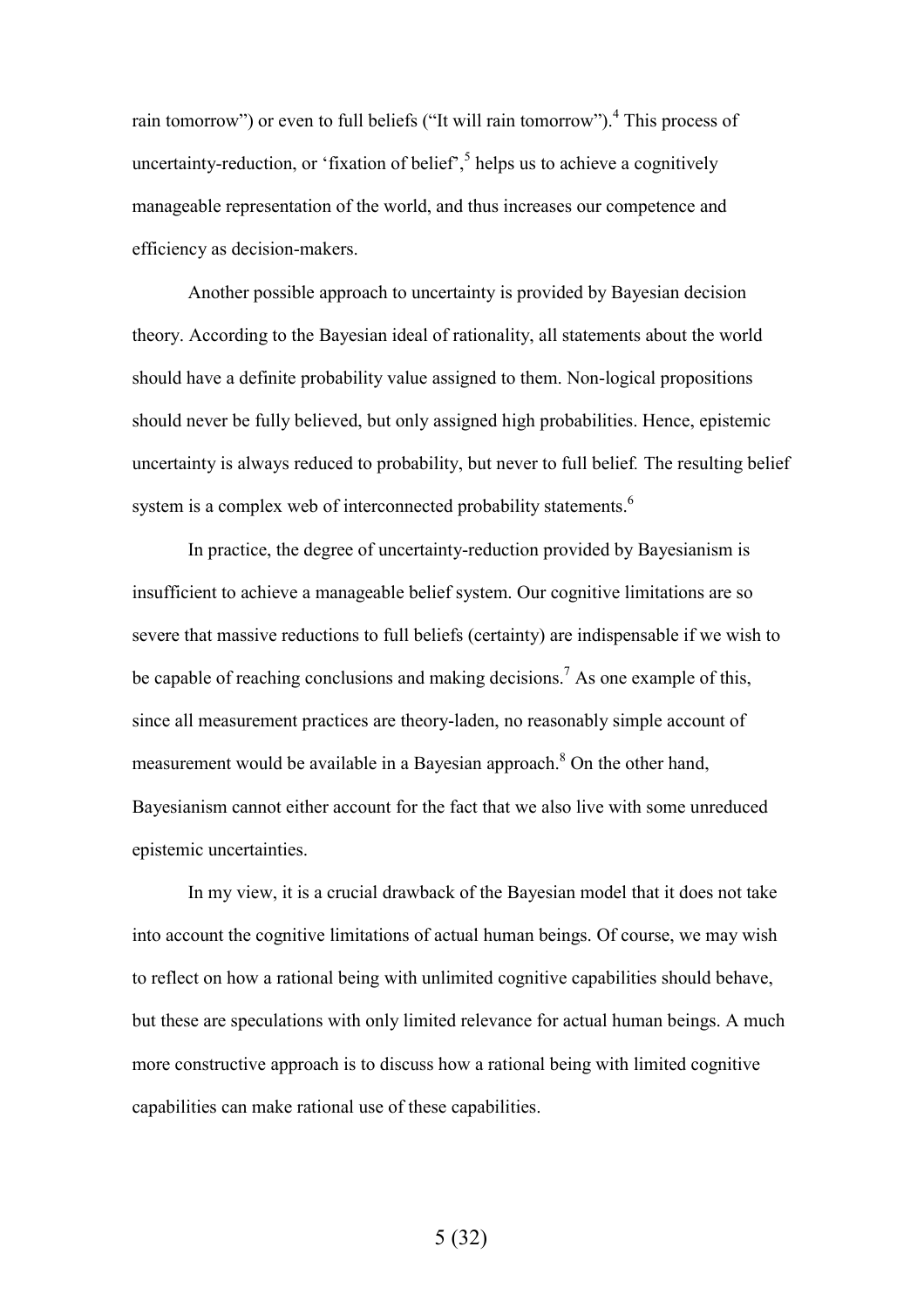In practice, in order to grasp complex situations, we need to reduce the prevailing epistemic uncertainty not only to probabilities but also to full beliefs. Such reductions will have to be temporary, so that we can revert from full belief to probability or even to uncertainty, when there are reasons to do this. This is how we act in practice, and it also seems to be the only sensible thing to do, but we do not yet have a theory that clarifies the nature of this process. (See Figure 1.)

There are important lessons for risk research to draw from this. In risk analysis, it is mostly taken for granted that a rational individual's attitude to uncertain possibilities should be representable in terms of probability assignments. Due to our cognitive limitations, this assumption is not always correct. In many instances, more crude attitudes such as "This will not happen" or "It is possible that this may happen" may be more serviceable. Transitions between probabilistic and non-probabilistic attitudes to risk seem to be worth careful investigations, both from an empirical and a normative point of view. I believe, for instance, that such transitions are common in the process of technological design. An engineer designing a new product typically questions some parts of the construction at a time, while at least temporarily taking the reliability of the other parts for granted. This way of reasoning keeps uncertainty at a level at which it can be handled.

The process of uncertainty reduction is not a value-free or "purely epistemic" process. We are less reluctant to ignore remote or improbable alternatives when the stakes are high. Suppose that when searching for mislaid ammunition, I open and carefully check a revolver, concluding that it is empty. I may then say that I know that the revolver is unloaded. However, if somebody then points the revolver at my head asking: "May I then pull the trigger?", it would not be unreasonable or inconsistent of me to say "No", and to use the language of probability or uncertainty when explaining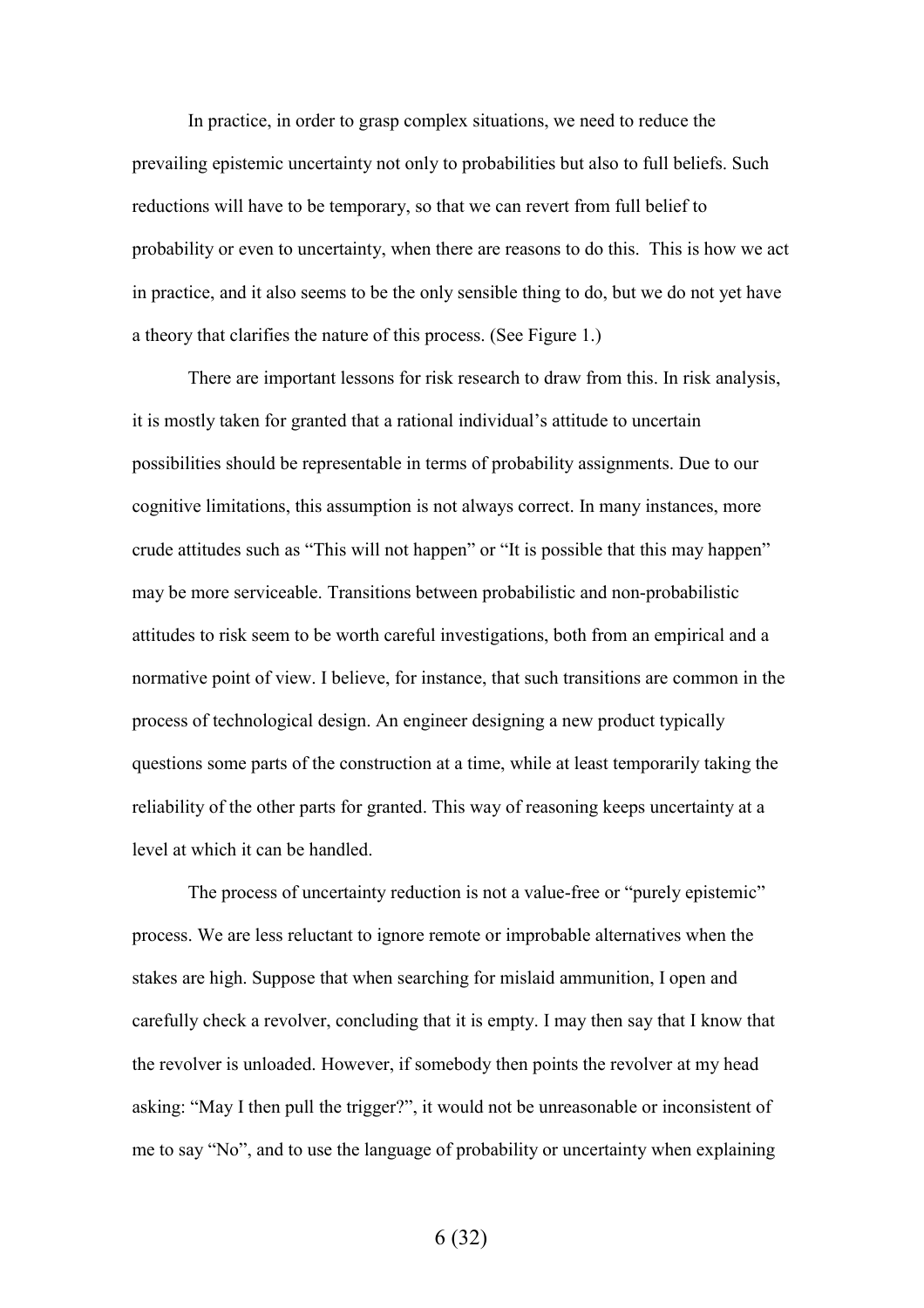why. In this case, we revert from full belief to uncertainty when the stakes involved are changed.

Given our limited cognitive capabilities, this behaviour appears to be quite rational. We have to reduce much of the prevailing uncertainty to (provisional) full beliefs. In order to minimize the negative consequences of these reductions, considerations of practical value must have a large influence on the reduction process. Once we take considerations of risk and uncertainty into account, it will be clear that epistemology cannot be independent of moral values or other practical values. This connection between epistemology and ethics is one of the major philosophical lessons that we can learn from studies of risk.

# **Philosophy of science**

In science, as well as in everyday life, cognitive limitations make a reduction process necessary. The corpus of scientific knowledge consists of those standpoints that we take, in science, for provisionally certain. It is, in fact, the outcome of a an epistemic reduction process. However, there is one important difference between the scientific reduction process and that of everyday life: Science programmatically ignores considerations of practical value. More precisely, contrary to everyday reasoning, the scientific process of uncertainty-reduction is bound by rules that (at least ideally) restrict the grounds for accepting or rejecting a proposition to considerations unrelated to practical consequences. There are good reasons for this restriction. As decisionmakers and cognitive agents with limited capacity, we could hardly do without a general-purpose, intersubjective, and continually updated corpus of beliefs that can for most purposes be taken to be the outcome of reasonable reductions of uncertainty.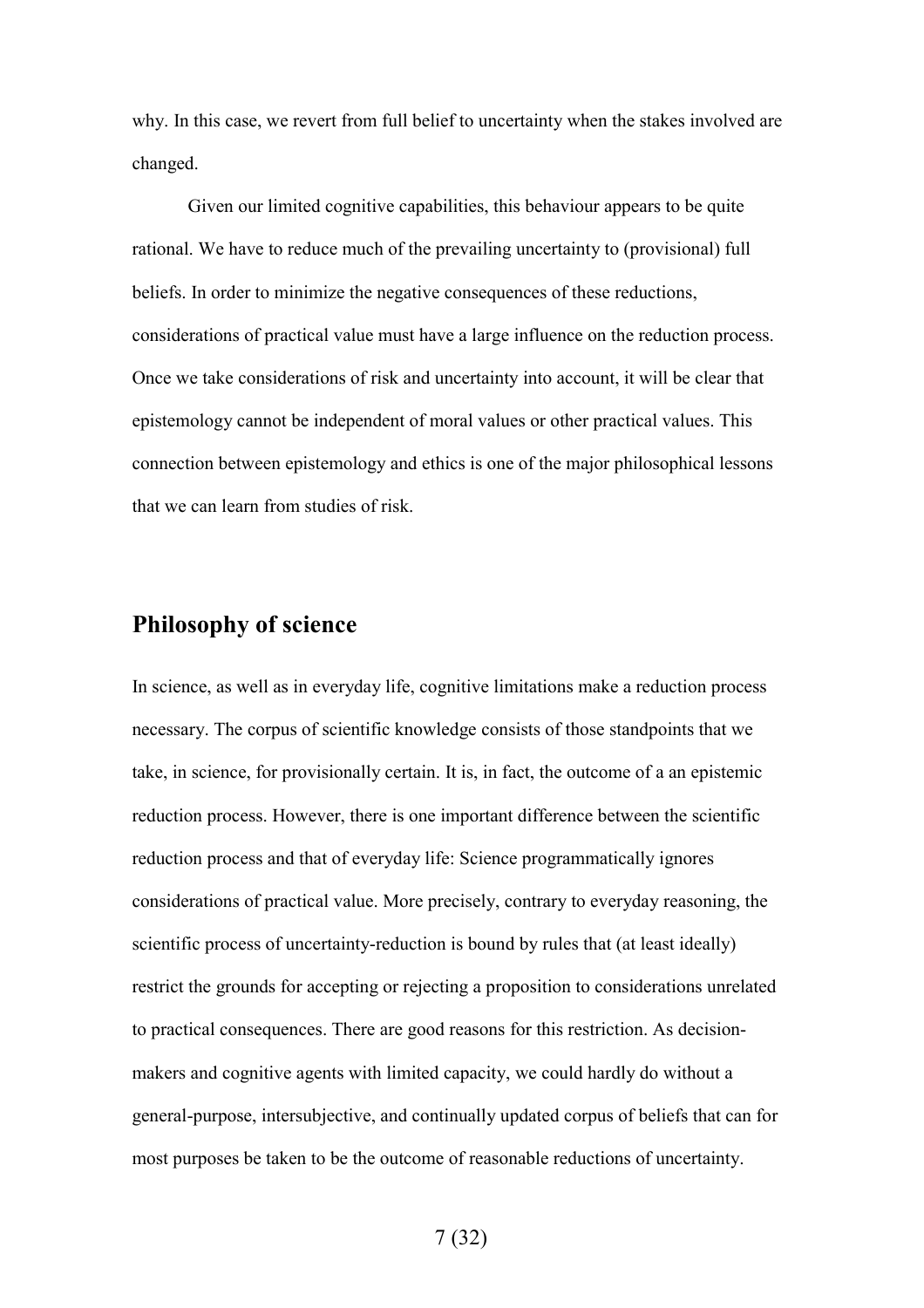When determining whether or not a scientific hypothesis should be accepted for the time being, the onus of proof falls squarely to its adherents. Similarly, those who claim the existence of an as yet unproven phenomenon have the burden of proof. These proof standards are essential for both intra- and extrascientific reasons. They prevent scientific progress from being blocked by the pursuit of all sorts of blind alleys. They also ensure that the scientific corpus is reliable enough to be useful for (most) extrascientific applications.

Nevertheless, the proof standards of science are apt to cause problems whenever science is applied to practical problems that require standards of proof other than those of science. Examples of this are readily found in risk-related decision-making. It would not seem rational – let alone morally defensible – for a decision-maker to ignore all preliminary indications of a possible danger that do not amount to full scientific proof. Therefore, such decisions have to be based on scientific knowledge, but yet apply proof standards that differ from those of science.

The implications of this are shown in Figure 2. Scientific knowledge begins with data that originate in experiments and other observations. Through a process of critical assessment, these data give rise to the scientific corpus (arrow 1). Roughly speaking, the corpus consists of those statements that could, at the time being, legitimately be made, without reservation, in a (sufficiently detailed) textbook. The obvious way to use scientific information for policy purpose is to use information from the corpus (arrow 2). For many purposes, this is the only sensible thing to do. However, in the context of risk it may have unwanted consequences to rely exclusively on the corpus. Suppose that there are suspicions, based on relevant but insufficient scientific evidence, that a certain chemical substances is dangerous to human health. Since the evidence is not sufficient to warrant an addition to the scientific corpus, this information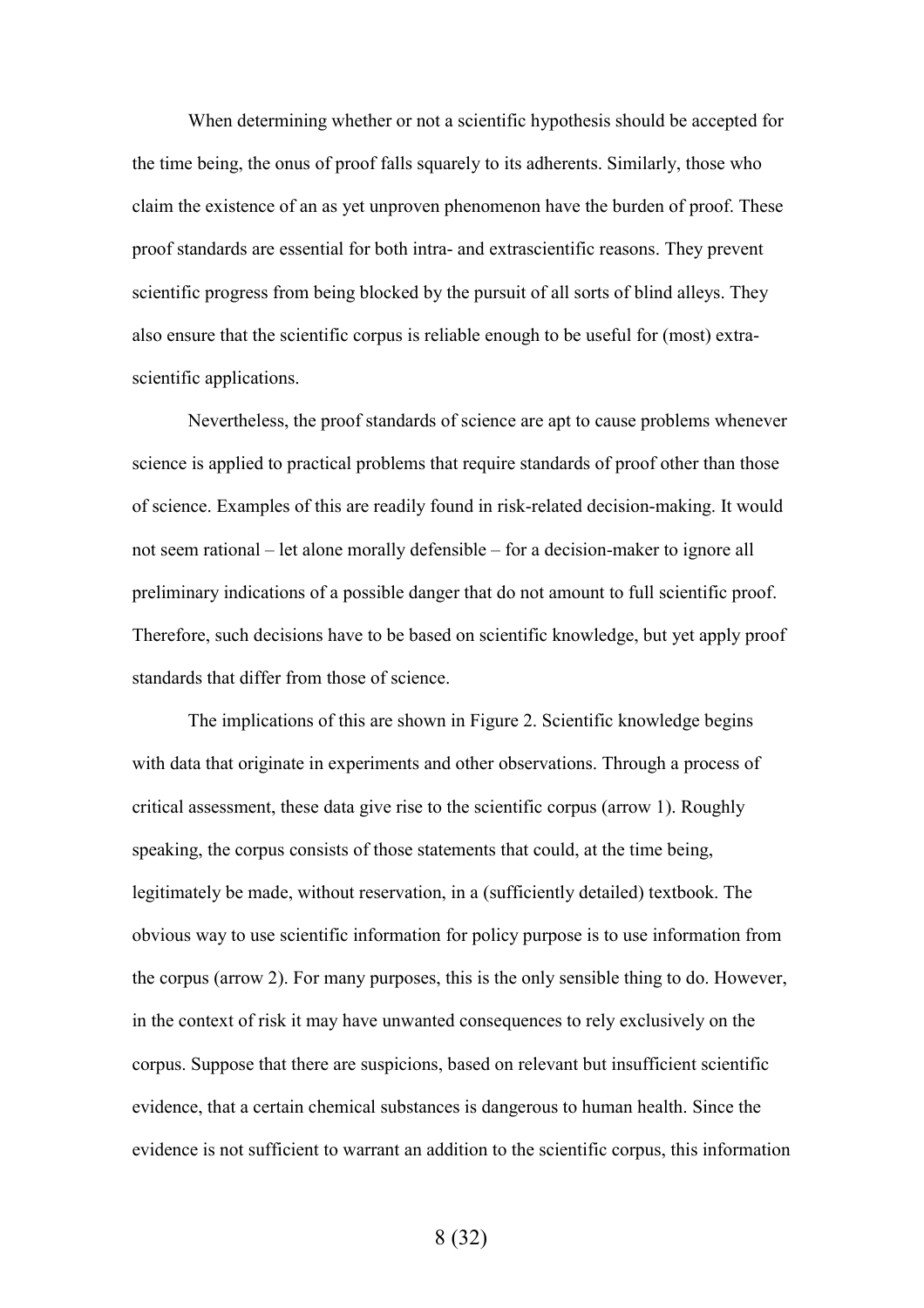cannot influence policies in the "standard" way, arrows 1 and 2. However, the evidence may nevertheless be sufficient to warrant changes in technologies in which that chemical is being used. We want, in cases like this, to have a direct way from data to policies (arrow 3).

However, in order to avoid unwarranted action due to misinterpreted scientific data, it is essential that this direct road from data to policy be guided by scientific judgement in essentially the same way as the road from data to corpus. The major differences between the assessments represented by arrows 1 and 3 is that in the latter case, the level of required proof is adjusted to policy purposes. Scientists often have difficulties in coping with this situation. Engineers are more used to it. For more than a century, they have adjusted burdens and levels of proof to required levels of safety.

But we should not underestimate the problems involved in adjusting proof levels in the way required in the process represented by arrow 3. For one thing, new methods ofstatistical evaluation are often needed.<sup>9</sup> Furthermore, we will have to deal with a proliferation problem: If we change the required levels of proof for certain issues, such as the presence of health risks, then we also have – at least in principle – to adjust the standards of proof for the more basic science on which we base our conclusions. Hence, suppose that we wish to apply, for policy purposes, adjusted standards of evidence in issues of toxicology. This will require a complete reform of the standards of evidence that will not only affect the interpretation of individual results in toxicology, but also our views on more basic biological phenomena. As an example, if our main concern is not to miss any possible mechanism for toxicity, then we must pay serious attention to possible metabolic pathways for which there is insufficient proof. Such considerations in turn have intricate connections with various issues in biochemistry, and ideally, we should perform a massive reappraisal of an immense mass of empirical conclusions,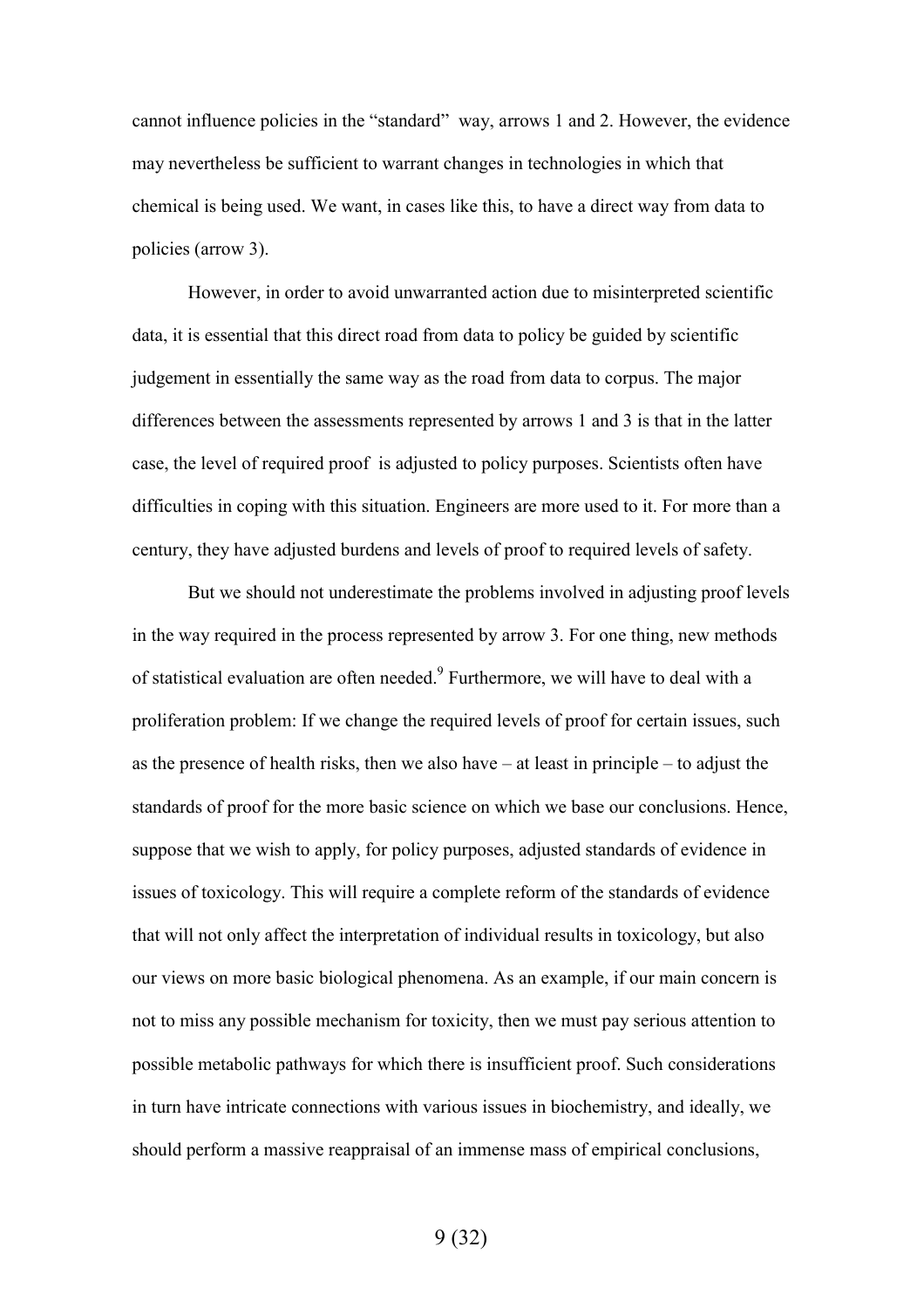hypotheses, and theories. Presumably, this reappraisal could be performed by an ideal Bayesian subject, but it is far beyond the reach of human scientists of flesh and blood. Each of us has access only to small parts of the entire corpus of knowledge on which modern science is based, and this corpus has been shaped by innumerable fixations of belief that have accorded with ordinary scientific standards of proof. Partial adjustments can be made, but there is no way to realign the entire corpus to make it accord with standards of evidence other than those that have guided its development. Hence, although the scientific corpus has been developed as a source of general-purpose knowledge, it is not perfectly adjusted to all the purposes for which we need scientific knowledge. This is another basic philosophical insight that can be gained when we take issues of risk into serious consideration.

#### *Limits of scientific knowledge – indetectable effects*

Ideally, we want our decisions to be based on direct observations, rather than on more indirect conclusions. But how far can this be achieved? In issues of risk there are rather strong limits on what can be directly observed. Many risks are in fact indetectable. Let me explain why.

By the detection of a phenomenon I will mean that its existence is ascertained through some empirical observation that is only possible when the phenomenon exists. A phenomenon may be indetectable although there are convincing theoretical reasons to believe that it exists. If we add a small amount of hot water to a lake, the effect may be completely indetectable ex post. Whatever difference in temperature that we can measure is indistinguishable from random variations. But we know from elementary physics that our action has increased the temperature of the lake. This effect is knowable in spite of being indetectable.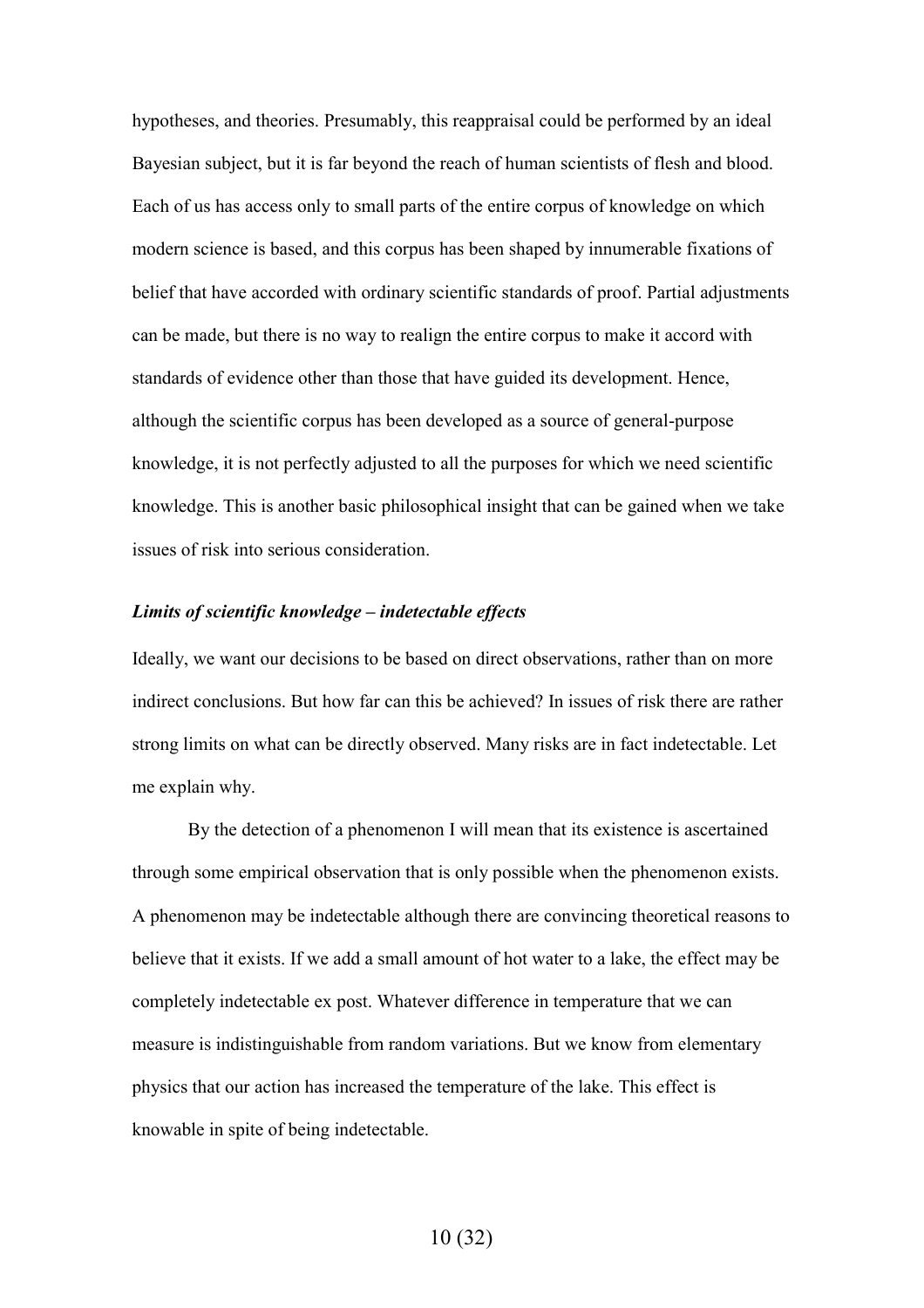Risks affecting human beings can be detectable either on the individual or only on the collective level.<sup>10</sup> The following hypothetical example can be used to clarify the distinction. There are three chemical substances A, B, and C, and 1000 persons exposed to each of them. Exposure to A gives rise to hepatic angiosarcoma among 0.5 % of the exposed. Among unexposed individuals, the frequency of this disease is very close to 0. Therefore, the individual victims can be identified. This effect is detectable on the individual level.

Exposure to B causes a rise in the incidence of leukemia from 1.0 to 1.5 %. Hence, the number of victims will be the same as for A, but although we know that about 10 of the about 15 leukemia patients would also have contracted the disease in the absence of exposure to the substance, we cannot find out who these ten patients are. The victims cannot be identified. On the other hand, the increased incidence is clearly distinguishable from random variations (given the usual criteria for statistical significance). Therefore, the effect of substance B is detectable on the collective (statistical) but not on the individual level.

Exposure to C leads to a rise in the incidence of lung cancer from 10.0 to 10.5 %. Again, the number of additional cancer cases is the same as for the other two substances. Just as in the previous case, individual victims cannot be identified. In addition, since the difference between 10.0 and 10.5 % is indistinguishable from random variations, the effects of this substance are indetectable even on the collective level.

We can therefore distinguish between effects that are completely indetectable, like the effects of substance C, and effects that are only individually indetectable, like those of substance B.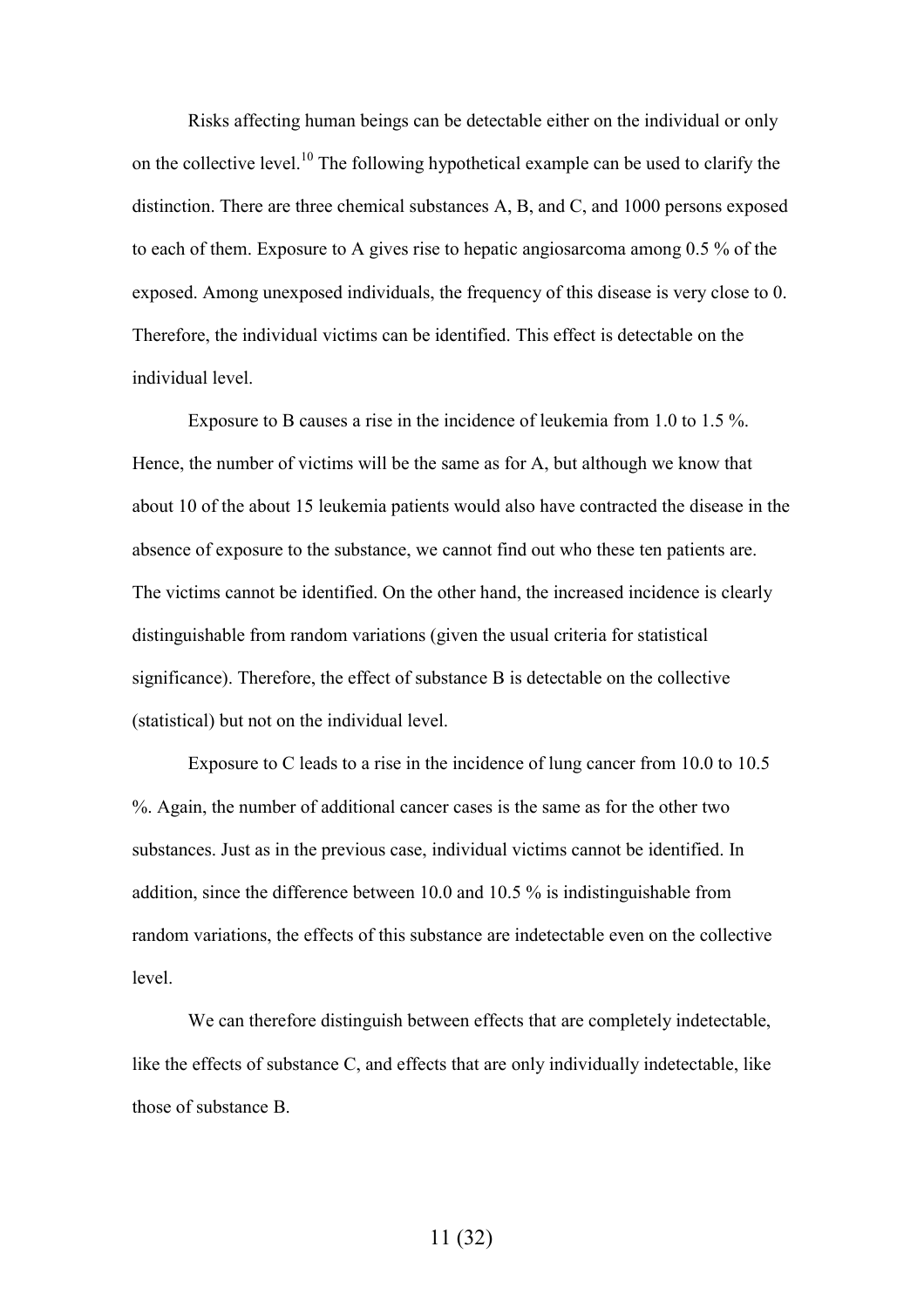This example can help us to understand two important issues in risk management. The first of these is whether or not there is an ethical difference between cases A and B. This problem has been discussed, mostly with other types of examples, under the name of the *discrimination of statistical victims*.<sup>[11](#page-31-8)</sup> In case A, the victims are identified whereas in case B, they are unidentified ("statistical"). In actual social policies, statistical victims are often given a much lower priority that identified victims. Our societies are willing to pay much more to save known individuals in danger or distress than to reduce mortality or morbidity by measures not directed at identifiable individuals. Heart transplant candidates and trapped miners are examples of the former, wheras most measures undertaken for preventive purposes "only" save statistical lives, and receive much less funding per saved life. However, since the level of human suffering seems to be the same in both cases, it is not a trivial task to defend this difference in treatment from an ethical point of view.  $12$ 

The other problem is whether or not completely indetectable effects, such as those in case C, are at all a matter of concern. In environmental policies it has often been implicitly assumed that what cannot be detected cannot be a matter of concern. Occasionally, this has also been explicitly stated. Hence, the Health Physics Society wrote in a position statement:

"...[E]stimate of risk should be limited to individuals receiving a dose of 5 rem in one year or a lifetime dose of 10 rem in addition to natural background. Below these doses, risk estimates should not be used; expressions of risk should only be qualitative emphasizing the inability to detect any increased health detriment (i.e., zero health effects is the most likely outcome)." (Health Physics Society 1996)

In my view, this is an untenable standpoint. A major reason for this is that indetectable effects may be much larger than what most of us are aware of.

To simplify the discussion, let us focus on lifetime risks of lethal effects. As a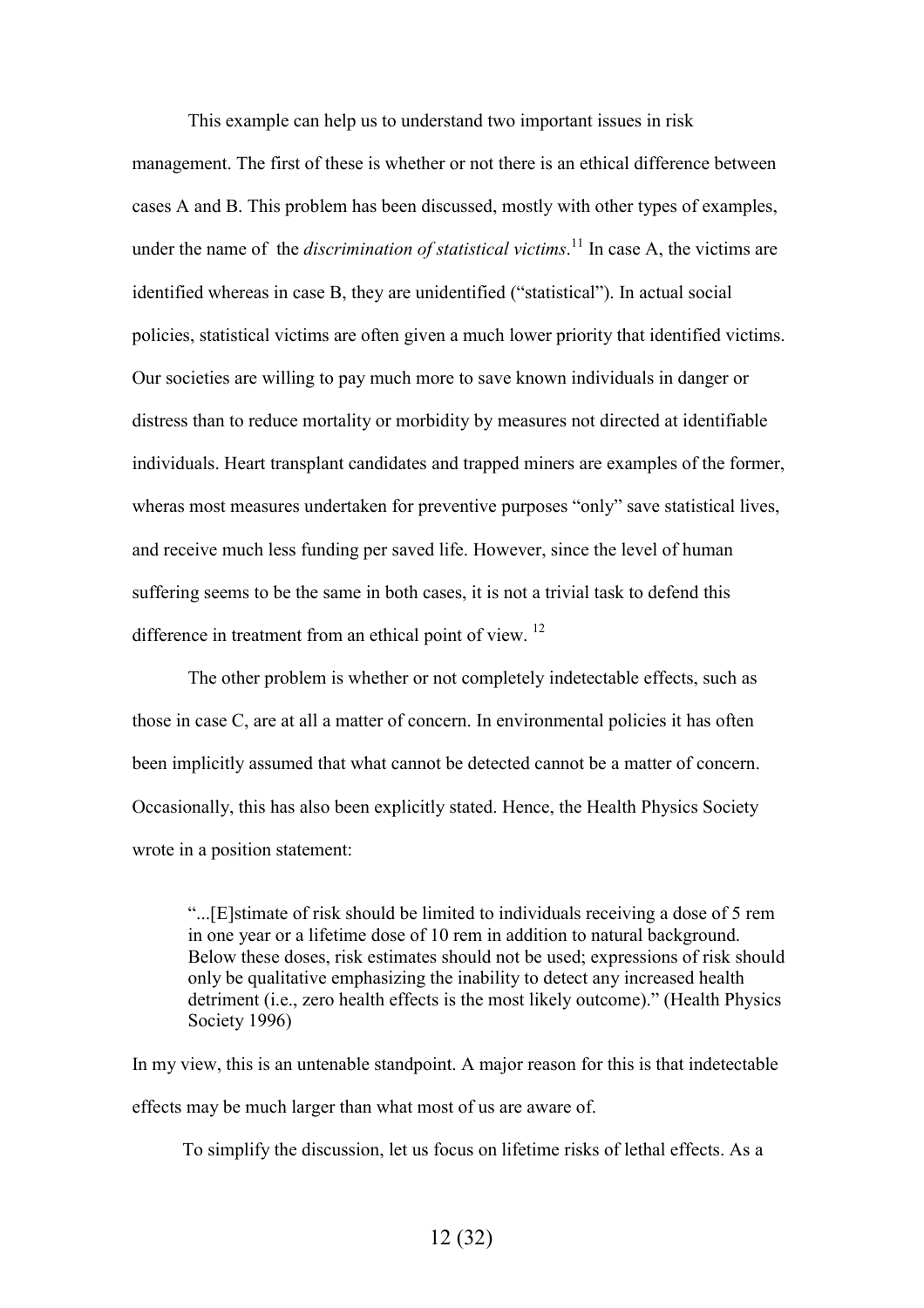rough rule of thumb, epidemiological studies can reliably detect excess relative risks only if they are about 10 % or greater. For the more common types of lethal diseases, such as coronary disease and lung cancer, lifetime risks are of the order of magnitude of about 10 %. Therefore, even in the most sensitive studies, an increase in lifetime risk of the size  $10^{-2}$  (10 % of 10 %) or smaller may be indetectable (i.e. indistinguishable from random variations). In animal experiments we have similar experimental problems, and in addition problems of extrapolation from one species to another.

How small health effects should be of concern to us? Many attempts have been made to set a limit of concern, expressed either as "acceptable risk" or "de minimis risk". Most of us would agree that if a human population is exposed to a risk factor that will, statistically, kill one person out of  $10^9$ , then that risk will not be an issue of high priority. Arguably, it would be no disaster if our risk assessment methods are insufficient to discover risks of that order of magnitude. On the other hand, most of us would consider it a serious problem if a risk factor kills one person out of 100 or 1000. The most common proposals for limits of concern for lethal risks are 1 in 100 000 and 1 in 1000 000. It is difficult to find proposals above 1 in 10 000. These values are of course not objective or scientific limits; I just report what seems the be levels at which lethal risks are accept*ed* (as distinguished from accept*able*).

We therefore have what may be called an *ethical gap*, a gap between those (probabilistic) risk levels that are scientifically detectable and those that are commonly regarded to be ethically acceptable or at least of minor concern. This ethical gap, illustrated in Figure 3, has the breadth of 2–4 orders of magnitude. This gap is surprisingly unknown among risk assessors. One of the several practical issues that should be discussed, based on this knowledge, is the use of uncertainty factors ("safety factors") to bridge this gap. For a concrete example, if we consider the gap to be three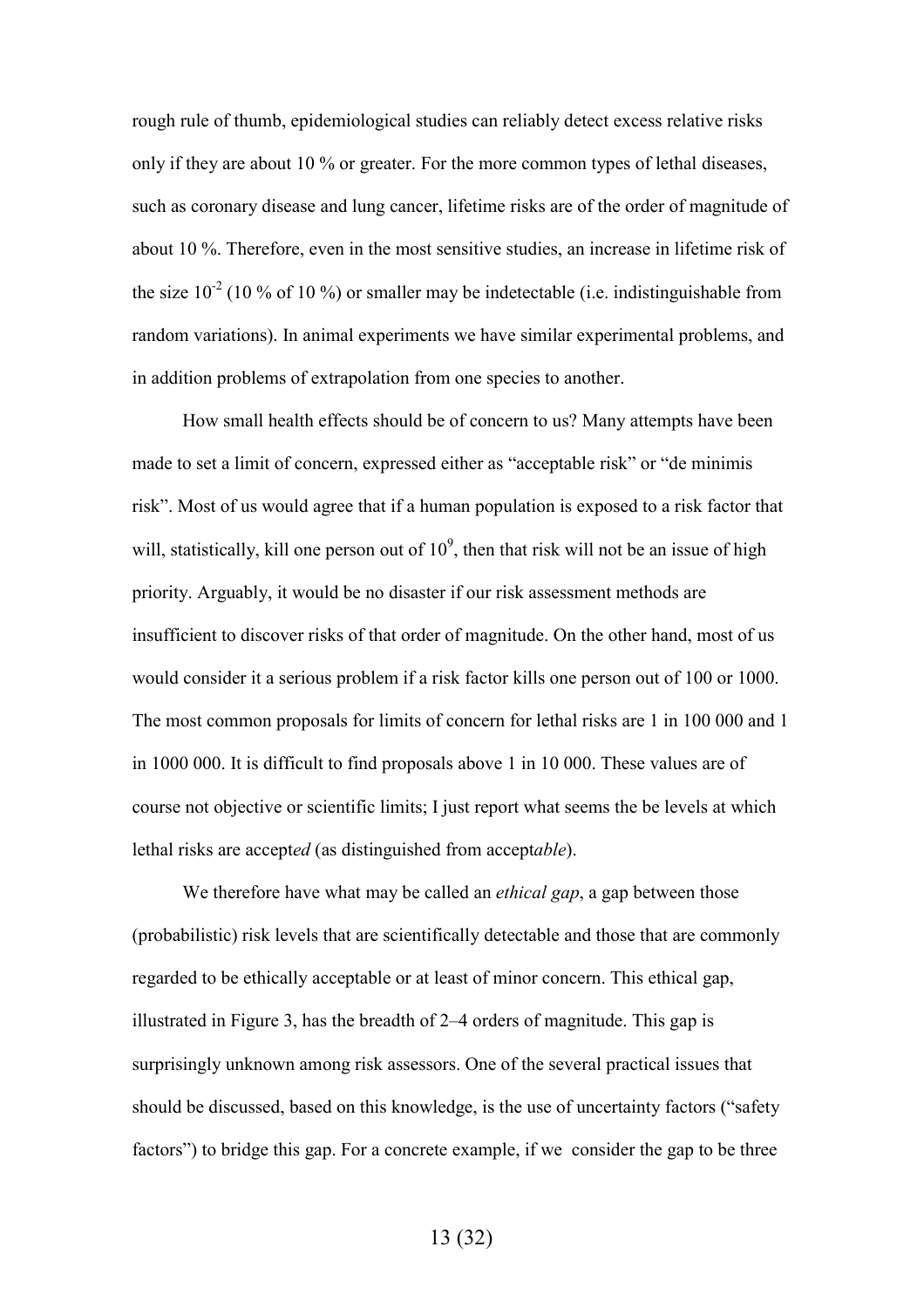orders of magnitude (i.e. if we accept risks smaller than  $10^{-5}$ , then an uncertainty (safety) factor of 1000 is required to bridge the gap.

# **Ethics and decision theory**

My discussions of risk from the perspectives of epistemology and philosophy of science have both shown how the issue of risk creates strong connections between these respective disciplines and moral philosophy (ethics). Let us now turn to moral philosophy itself.

#### *Ethics and decision theory*

Moral philosophy is not the only philosophical subdiscipline that tries to answer the question "What should we do?". This is also done by another subdiscipline of philosophy, namely decision theory. However, according to the received view, these two subdisciplines do not compete, since they cover disjoint and clearly demarcated subject areas. Decision theory is assumed to take values for given and add no new values. It is therefore, in a sense, seen as morally neutral. In issues of risk, decision theory takes value assignments for deterministic cases for given, and derives from them instructions for rational behaviour in an uncertain, unpredictable, and indeterministic world. Another way to express this is that, given preferences over deterministic alternatives, decision theory derives preferences over indeterministic alternatives.

Suppose, for instance, that moral considerations have led us to attach welldetermined values to two outcomes *X* and *Y*. Then decision theory provides us with a value to be attached to mixed options such as 50%-chance-of-*X*-and-50%-chance-of-*Y.* The crucial assumption is that, given well-determined probabilities, and welldetermined values of the basic, non-probabilistic alternatives *X* and *Y*, the values of mixed options can be *derived*. In other words, probabilities and the values of non-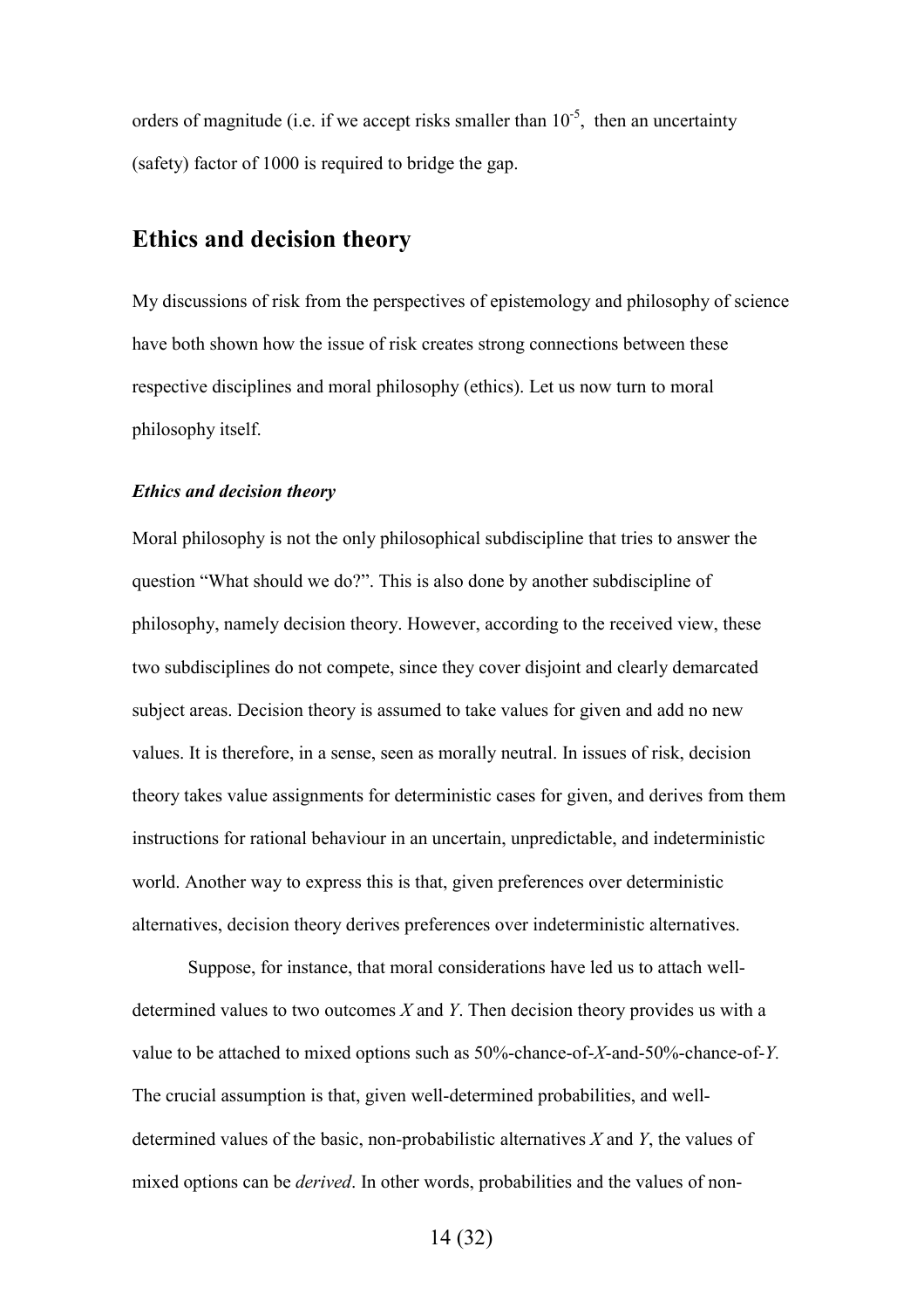probabilistic alternatives are assumed to completely determine the value of probabilistic alternatives. This is the conventional wisdom, so conventional that it is seldom stated explicitly. I believe it to be grossly misleading.

It is clear that we assign values to (or have preferences over) both deterministic and indeterministic objects of value. It is also reasonable to expect that there be correlations and connections between these two types of preferences. However, I have found no good reason to believe that our intuitions on deterministic objects are always more reliable than our intuitions on indeterministic objects.<sup>13</sup> To the contrary, we have in many contexts more experience from uncertain than from certain objects of value. It does not then seem reasonable to disregard all our intuitions on the former category from our deliberations, and reconstruct value assignments to them that are based only on our intuitions on the latter type of objects.

Clearly, our evaluations of non-probabilistic and probabilistic objects should cohere. However, it does not follow that the demands of coherence should be so strict that our evaluations of probabilistic objects should be unequivocally derivable from our evaluations of non-probabilistic objects. Although not all combinations of deterministic and non-deterministic preferences are acceptable, a given set of deterministic preferences may be compatible with different (and mutually incompatible) sets nondeterministic preferences.

In this perspective, the deductive reasoning of conventional decision theory should be replaced by *consolidative* reasoning. [14 C](#page-31-10)onsolidation refers to the process of adjusting parts of a mental state in order to reduce its internal tensions. Consolidative reasoning may or may not lead to an end-point in the form of a reflective equilibrium. In real life, new tensions arise continuously in response to changes in the outer world,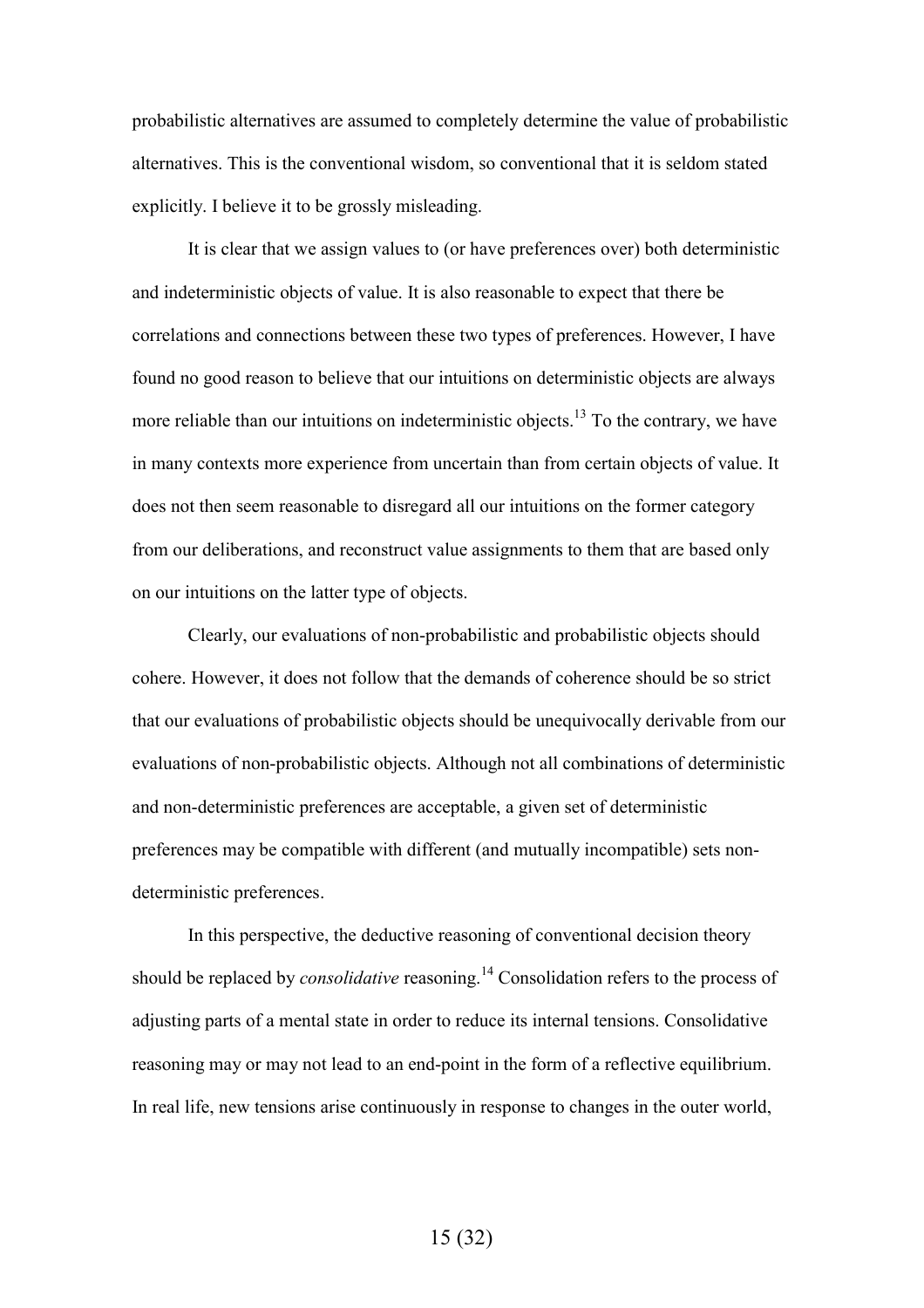so that a reflective equilibrium may be as illusive as the end of the rainbow. Needless to say, this does not make the consolidative process less important.

In this perspective, moral philosophy and decision theory are not two distinct disciplines with separable subject matters, one of which should be treated prior to the other. Instead, the two disciplines have developed different approaches to one and the same problem – two approaches that stand in need for integration rather than separation. This is yet another major philosophical conclusion that seems to be unavoidable if we takes issues of risk seriously – ethics and decision theory cannot any longer be kept apart.

#### *The causal dilution problem*

Throughout the history of moral philosophy, moral theorizing has for the most part referred to a deterministic world in which the morally relevant properties of human actions are both well-determined and knowable. In recent years, moral philosophers have in most cases left it to decision theorists to analyse the complexities that the indeterminism of real life gives rise to. Mainstream ethical (and metaethical) theories still focus on deterministic problems; in fact they lack the means to deal with problems involving risk and uncertainty. As far as I can see, ethics still lives in a Newtonian world.

How can we generalize ethical theories so that they can be effectively applied to problems involving risk and uncertainty? The problem of how to perform this generalization can be specified in terms of *the causal dilution problem*. [15](#page-31-11)

*The causal dilution problem (general version):* Given the moral appraisals that a moral theory *T* makes of value-carriers with well-determined properties, what moral appraisals does (a generalized version of) *T* make of value-carriers whose properties are not well-determined beforehand?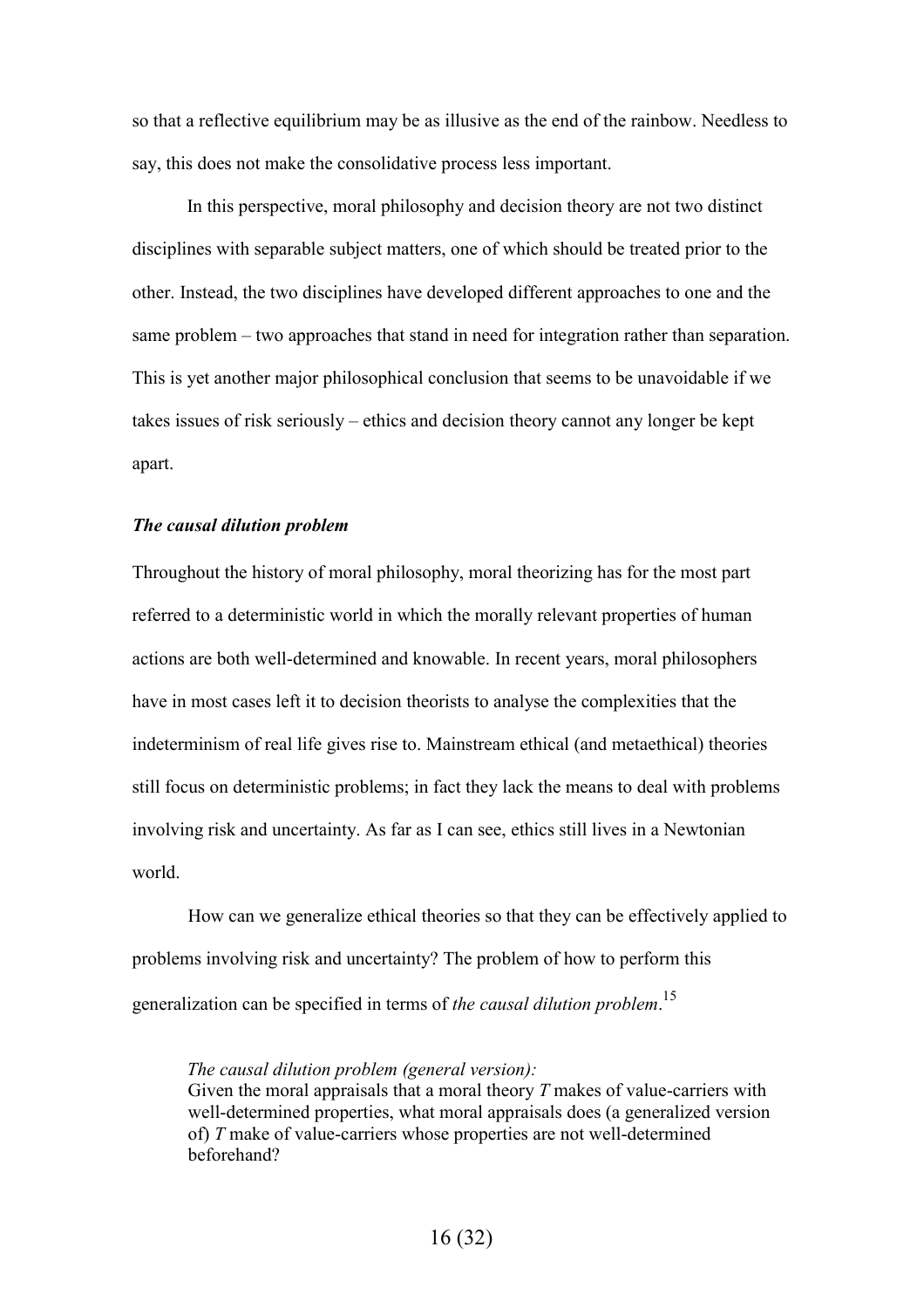The term "moral appraisal" covers a wide range of assignments of moral status, such as declarations that something is forbidden, permitted, morally required, good, bad, better than something else to which it is compared, etc. The term "value-carriers" refers to all entities that can be assigned (moral) value, including in particular human actions and the outcomes of human actions.

Under conditions of risk, we can restate the causal dilution problem as follows:

*The causal dilution problem (probabilistic version):*  Given the moral appraisals that a moral theory *T* makes of value-carriers with well-determined properties, what moral appraisals does (a generalized version of) *T* make of probabilistic mixtures of such value-carriers?

How can major moral theories deal with the causal dilution problem?

#### *Utilitarian version*

There is an obvious but trivial answer to the causal dilution problem for utilitarianism.<sup>[16](#page-31-12)</sup> We can call it the "actualist" answer since it refers to what actually happens. Since it does not use probabilistic information, it is applicable to the problem in its general form:

#### *Actualism*

The utility of a (probabilistic) mixture of potential outcomes is equal to the utility of the outcome that actually materializes.

To exemplify the actualist approach, consider an engineer's decision whether or not to reinforce a bridge before it is being used for a single, very heavy transport. There is a 50 % risk that the bridge will fall down if it is not reinforced. Suppose that she decides not to reinforce the bridge and that everything goes well; the bridge is not damaged. According to the actualist approach, what she did was right. This is, of course, contrary to common moral intuitions.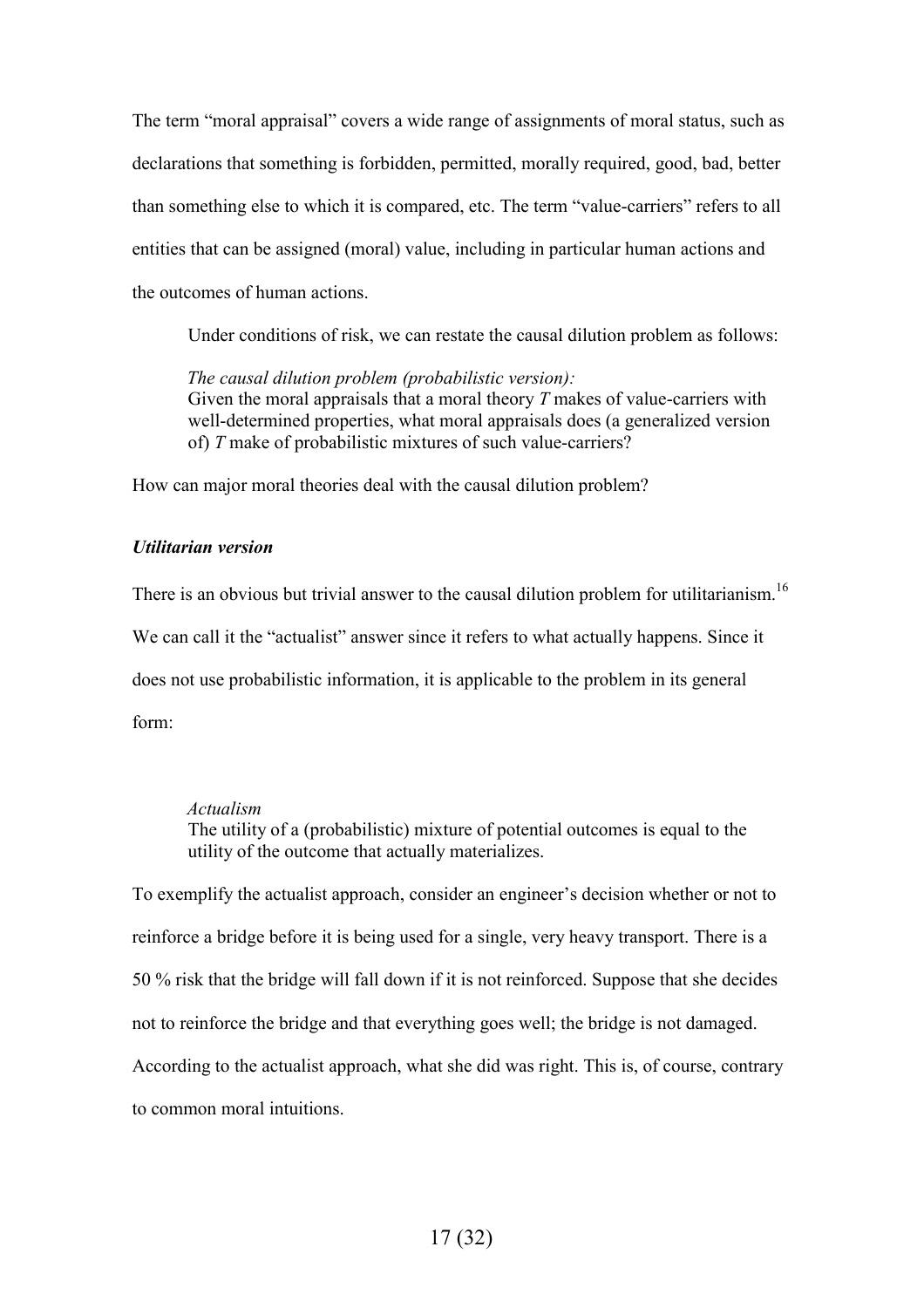The actualist solution requires that we use moral terms such as "right" and "wrong" in a way that differs radically from ordinary usage. If we accept the actualist usage, then it will in most cases be impossible to know what is right or wrong (or permitted, morally required, good, best, etc.) to do. In this way, action-guidance is expelled from moral discourse. However, action-guidance is largely what we need ethics for. Therefore, this is an unusually unhelpful approach. If we follow it, then action-guidance will have to be reintroduced in some other way.

The standard decision-theoretical solution to the utilitarian causal dilution problem is the maximization of expected utility. To maximize expected utility means to choose among a set of alternatives one of those that have the highest expected, i.e. probability-weighted utility. Hence this decision rule is based on a precise method for dealing with probabilistic mixtures.

*Expected utility:* The utility of a probabilistic mixture of potential outcomes is equal to the probability-weighted average of the utilities of these outcomes.

The argument most commonly invoked in favour of maximizing objectivist expected utility is that this is a fairly safe method to maximize the outcome in the long run. Suppose, for instance, that the expected number of deaths in traffic accidents in a region will be 300 per year if safety belts are compulsary and 400 per year if they are optional. Then, if these calculations are correct, about 100 more persons per year will actually be killed in the latter case than in the former. We know, when choosing one of these options, whether it will lead to fewer or more deaths than the other option. If we aim at reducing the number of traffic casualties, then this can, due to the law of large numbers, safely be achieved by maximizing the expected utility (i.e., minimizing the expected number of deaths).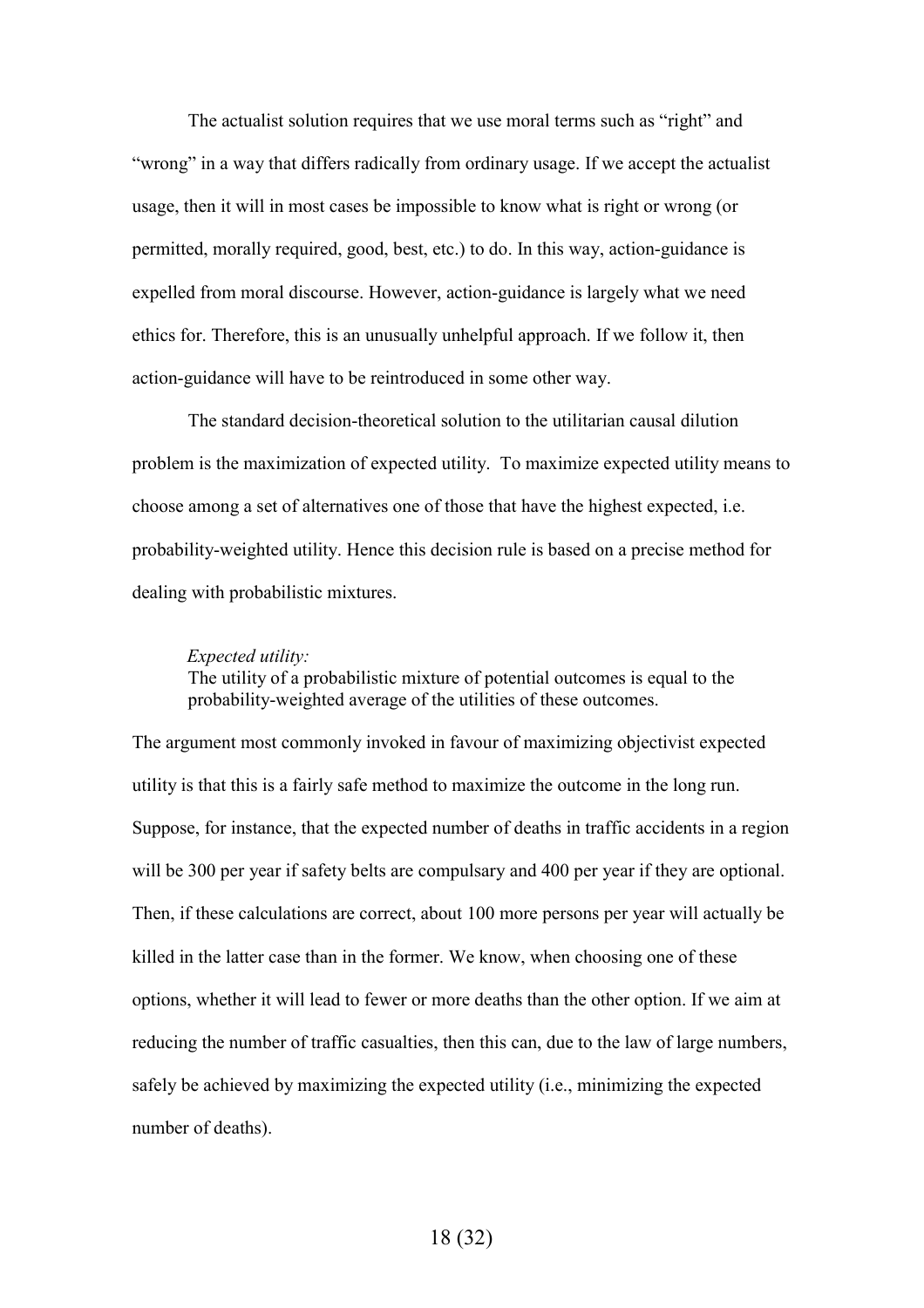The validity of this argument depends on the large number of road accidents, that levels out random effects in the long run. Therefore, the argument is not valid for case-by-case decisions on unique or very rare events. Suppose, for instance, that we have a choice between a probability of .001 of an event that will kill 50 persons and the probability of .1 of an event that will kill one person. Here, random effects will not be levelled out as in the traffic belt case. In other words, we do not know, when choosing one of the options, whether or not it will lead to fewer deaths than the other option. In such a case, taken in isolation, there is no compelling reason to maximize expected utility.

Nevertheless, a decision in this case to prefer the first of the two options (with the lower number of expected deaths) may very well be *based on* a reasonable application of expected utility theory, namely if the decision is included in a sufficiently large group of decisions for which a metadecision has been made to maximize expected utility. As an example, a case can be made that a criterion for the regulation of safety equipment in motorcars should be one of maximizing expected utility (minimizing expected damage). The consistent application of this criterion in all the different specific regulatory decisions should minimize the damage caused by technical failures of motor vehicles.

The larger the group of decisions is that are covered by such a rule, the more efficient is the levelling-out effect. In other words, the larger the group of decisions, the larger catastrophic consequences can be levelled out. However, there is both a practical and an absolute limit to this effect. The *practical* limit is that decisions have to be made in manageable pieces. If too many issues are lumped together, then the problems of information processing may lead to losses that outweigh any gains that might have been hoped for. Obviously, decisions can be partitioned into manageable bundles in many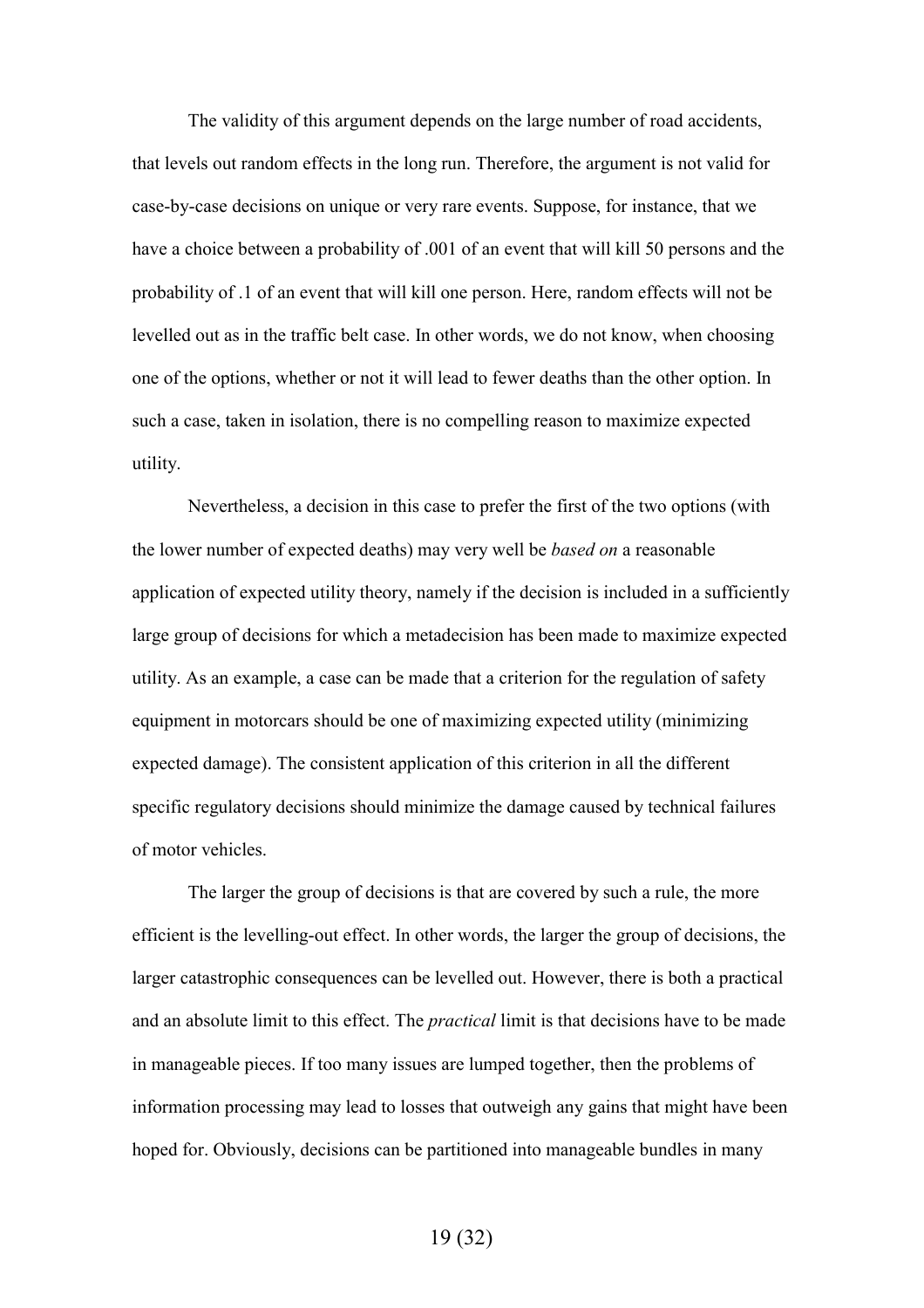different ways, and how this is done may have a strong influcence on decision outcomes. As an example, the protection of workers against radiation may not be given the same priority if it is grouped together with other issues of radiation as if it is included among other issues of work environment.

 The *absolute* limit to the levelling-out effect is that some extreme effects, such as a nuclear war or a major ecological threat to human life, cannot be levelled out even in the hypothetical limiting case in which all human decision-making aims at maximizing expected utility. Perhaps the best example of this is the Pentagon's use of secret utility assignments to accidental nuclear strike and to failure to respond to a nuclear attack, as a basis for the construction of command and control devices.<sup>17</sup>

Even in cases in which the levelling-out argument for expected utility maximization is valid, compliance with this principle is not required by rationality. In particular, it is quite possible for a rational agent to refrain from minimizing total damage in order to avoid imposing high-probability risks on individuals.

To see this, let us suppose that we have to choose, in an acute situation, between two ways to repair a serious gas leakage in the machine-room of a chemical factory. One of the options is to send in the repairman immediately. (There is only one person at hand who is competent to do the job.) He will then run a risk of .9 to die due to an explosion of the gas immediately after he has performed the necessary technical operations. The other option is to immediately let out gas into the environment. In that case, the repairman will run no particular risk, but each of 10 000 persons in the immediate vicinity of the plant runs a risk of .001 to be killed by the toxic effects of the gas. The maxim of maximizing expected utility requires that we send in the repairman to die. This is also a fairly safe way to minimize the number of actual deaths. However, it is not clear that it is the only possible response that is rational. A rational decision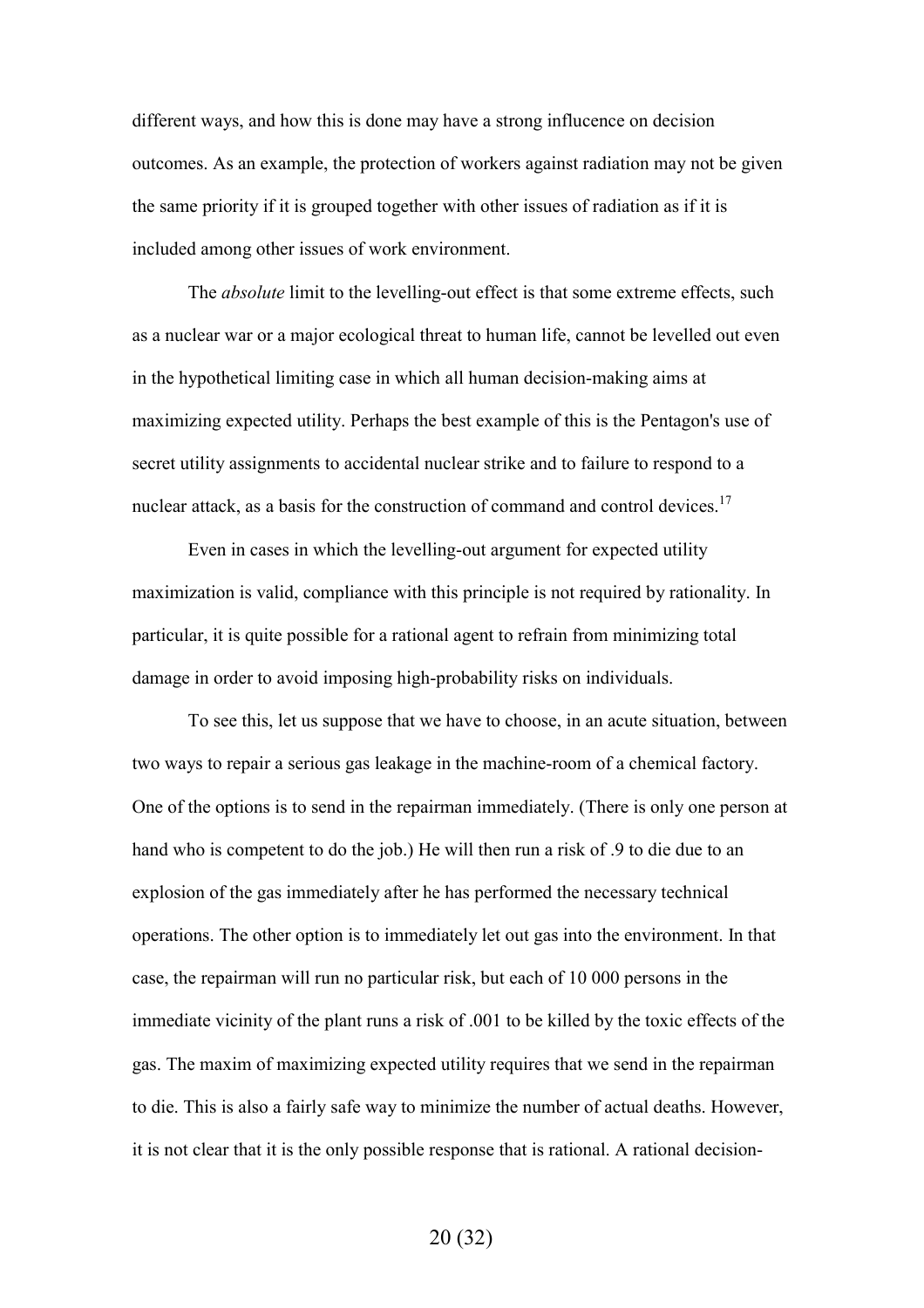maker may refrain from maximizing expected utility (minimizing expected damage) in order to avoid what would be unfair to a single individual and infringe her rights.

There is one further problem with expected utility maximization: Just like utilitarianism, it is strictly impersonal. Utilities and disutilities that pertain to different individuals are added, with no respect being paid to the the fact that they are bound to different persons.<sup>18</sup> Indeed, just as in ordinary utilitarianism, persons have no role in the ethical calculus other than as bearers of utilities whose value is independent of whom they are carried by. Therefore, a disadvantage affecting one person can always be justified by a sufficiently large advantage to some other person. This feature of expected utility calculations can be clearly seen in risk analysis. In mainstream risk analysis, benefits for one person may easily outweigh risk-exposure affecting other persons. Consider a polluting industry somewhere in Sweden. The total economic advantages to the Swedish population of this industry outweigh the total health risks that the pollution gives rise to. However, for those who live in the neighbourhood the situation is radically different. The whole health risk burden that the pollution from the plant gives rise to falls on them. Nevertheless, they receive a much smaller share of the economic advantages. In risk-benefit analysis, performed in the standard way as expected utility maximization, such distributional issues are disregarded. To the common moral intuition, this is an implausible way of thinking.

In summary, no plausible solution to the utilitarian causal dilution problem seems to be available.

#### *Deontological and rights-based theories*

Let us now turn to deontological and rights-based theories. The causal dilution problem for rights-based theories was formulated (in its probabilistic version) by Robert Nozick: "Imposing how slight a probability of a harm that violates someone's rights also violates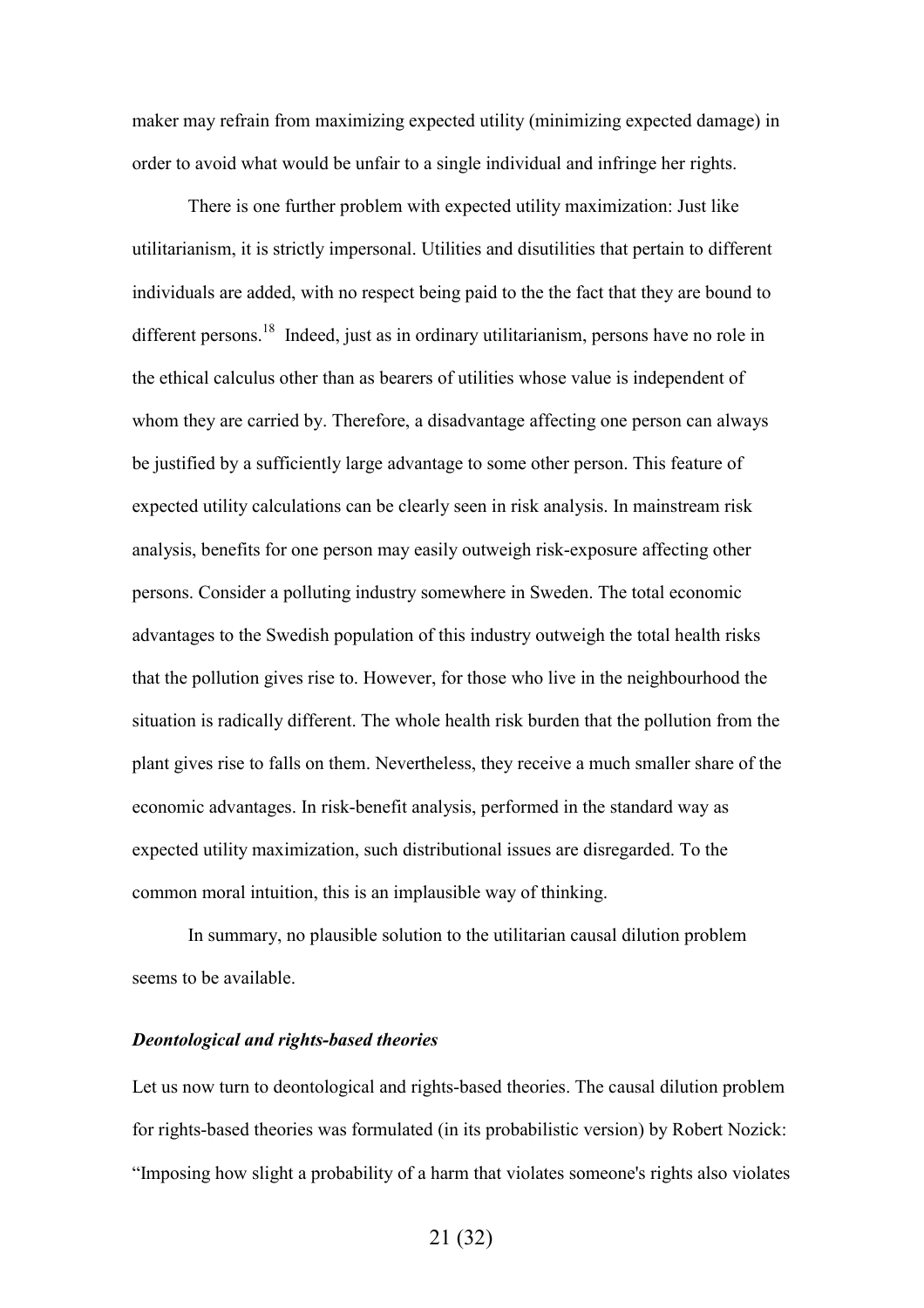his rights?"<sup>[19](#page-31-3)</sup> In somewhat more general language we can restate it, and its

deontological counterpart, as follows:

#### *The causal dilution problem for deontological/rights-based moral theories (general version):*

Given the duties/rights that a moral theory *T* assigns with respect to actions with well-determined properties, what duties/rights does (a generalized version of) *T* assign with respect to actions whose properties are not well-determined beforehand?

#### *The causal dilution problem for deontological/rights-based moral theories (probabilistic version):*

Given the duties/rights that a moral theory *T* assigns with respect to actions with well-determined properties, what duties/rights does (a generalized version of) *T* assign with respect to probabilistic mixtures of such actions?

An extension of a deontological theory to indeterministic cases can be obtained by just prescribing that a prohibition to bring about a certain outcome implies a prohibition to cause an increase in the risk of that outcome (even if the increase is very small). Similarly, for a rights-based theory, it could be claimed that if I have a right that you do not bring about a certain outcome, then I also have a right that you do not perform any action that has a non-zero risk of bringing about that outcome. Unfortunately, such a strict extension of rights and prohibitions is socially untenable. Your right not to be killed by me certainly implies a prohibition for me to perform certain acts that involve a risk of killing you, but it cannot prohibit all such acts. Such a strict interpretation would make human society impossible. I am allowed to drive a car in the town where you live, although this increases the risk of being killed by me.<sup>20</sup>

Hence, rights and prohibitions have to be defeasible so that they can be cancelled when probabilities are small. The most obvious way to achieve this is to associate to each right (prohibition) a probability limit. Below that limit, the right (prohibition) is cancelled. However, as Nozick observed, such a solution is not credible since probability limits "cannot be utilized by a tradition which holds that stealing a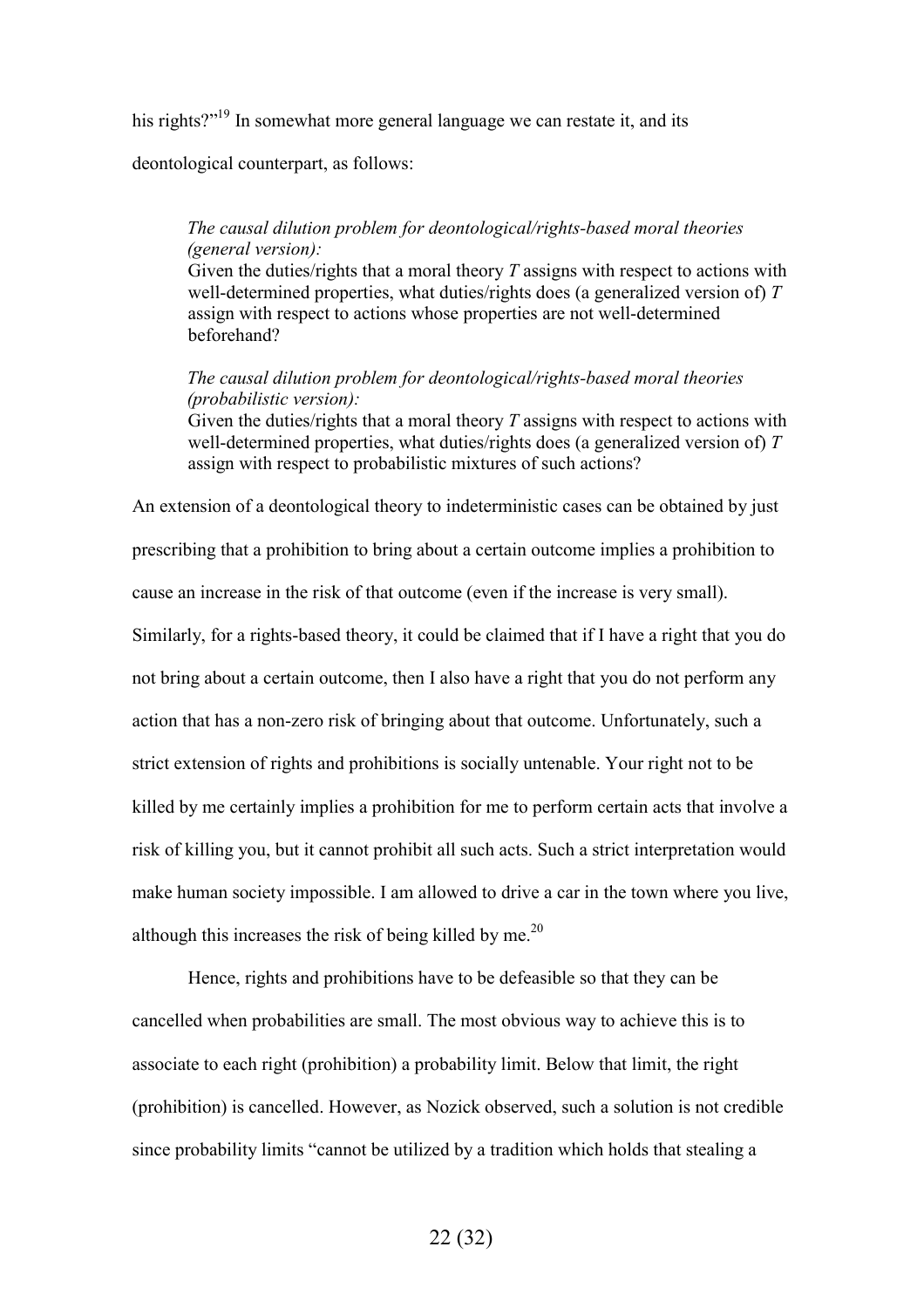penny or a pin or anything from someone violates his rights. That tradition does *not* select a threshold measure of harm as a lower limit, in the case of harms certain to  $\alpha$ ccur $^{21}$  $^{21}$  $^{21}$ 

Clearly, a moral theory need not treat a slight probability of a sizable harm in the same way that it treats a slight harm. The analogy is nevertheless relevant. The same basic property of traditional rights theories, namely the uncompromising way in which they protect against disadvantages for one person inflicted by another, prevents them from drawing a principled line either between harms or between probabilities in terms of their acceptability or negligibility. In particular, since no rights-based method for the determination of such probability limits seems to be available, they would have to be external to the rights-based theory. Exactly the same problem obtains for deontological theories.

Probability limits do not solve the causal dilution problem for these types of theories. As far as I am aware, no other solution of the causal dilution problem for these theories is available.

#### *Contract theories*

Contract theories may perhaps appear somewhat more promising. The criterion that they offer for the deterministic case, namely consent among all those involved, can also be applied to risky options. Can we then solve the causal dilution problem for contract theories by saying that risk impositions should be accepted to the degree that they are supported by a consensus?

Unfortunately, this solution is far from unproblematic. Consent, as conceived in contract theories, is either actual or hypothetical. Actual consent does not seem to be a realistic criterion in a complex society in which everyone performs actions with marginal but additive effects on many people's lives. According to the criterion of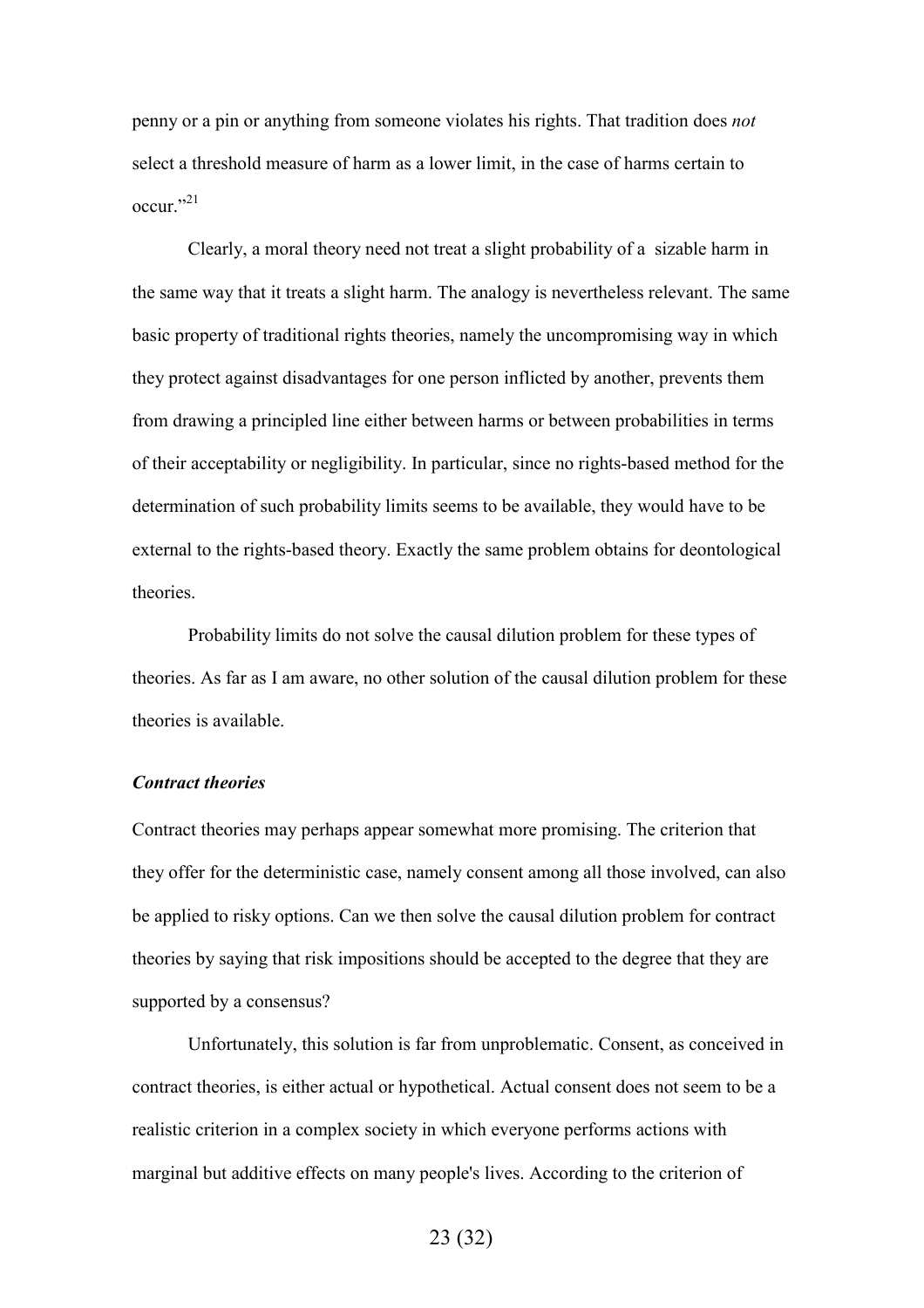actual consent, you have a veto against me or anyone else who wants to drive a car in the town where you live. Similarly, I have a veto against your use of coal to heat your house, since the emissions contribute to health risks that affect me. In this way we can all block each other, creating a society of stalemates. When all options in a decision are associated with risk, and all parties claim their rights to keep clear of the risks that others want to impose on them, the criterion of actual consent does not seem to be of much help.

We are left then with hypothetical consent. However, as the debate following Rawls's *Theory of Justice* has shown, there is no single decision-rule for risk and uncertainty that all participants in a hypothetical initial situation can be supposed to adhere to.<sup>[22](#page-31-5)</sup> It remains to show – if this can at all be done – that a viable consensus on risk-impositions can be reached among participants who apply different decision-rules in situations of risk and uncertainty. (If a unanimous decision is reached due to the fact that everybody applies the same decision-rule, then the problem has not been solved primarily by contract theory but by the underlying theory for individual decisionmaking.) As far as I can see, this has not been done, and hence, contract theory does not either have a solution to the causal dilution problem.

#### *Restating the problem*

The difficulties that we encounter when trying to solve the causal dilution problem are indications of a deeper problem. In my view, the attempted solutions reviewed above are all based on an implicit derivation principle that is in fact quite implausible: It is assumed that given moral appraisals of actions with deterministic outcomes, we can derive moral appraisals of actions whose outcomes are probabilistic mixtures of such deterministic outcomes. In other words, it is assumed that probabilities and (deterministic) utilities are all the information that we need.<sup>23</sup> (Figure 4.)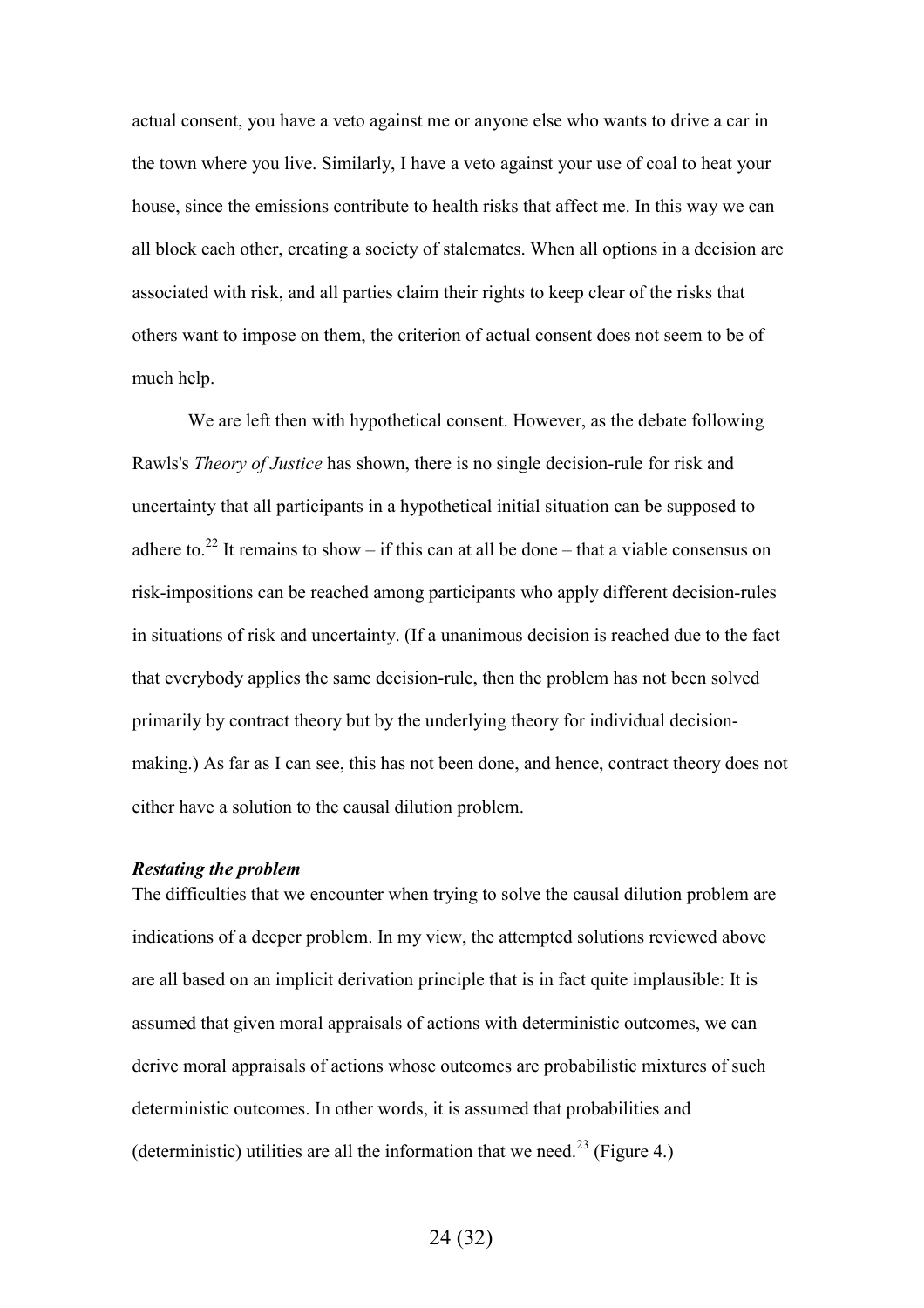In real life, there are always other factors in addition to probabilities and utilities that can – and should – influence a moral appraisal. The morally relevant aspects of situations of risk and uncertainty go far beyond the impersonal, free-floating sets of consequences that decision theory operates on. Risks are inextricably connected with interpersonal relationships. They do not just "exist"; they are taken, run, or imposed.<sup>24</sup> To take just one example, it makes a moral difference if it is my own life or that of somebody else that I risk in order to earn a fortune for myself. Therefore, person-related aspects such as agency, intentionality, consent etc. will have to be taken seriously in any reasonably accurate account of real-life indeterminism. (Figure 5.)

A moral analysis of risk that includes considerations of agency and responsibility will be an analysis more in terms of the verb (to) 'risk' than of the noun (a) 'risk'.<sup>25</sup> Major policy debates on risks have in part been clashes between the "noun" and the "verb" approach to risk. Proponents of nuclear energy emphasize how small *the risks* are, whereas opponents question the very act of *risking* improbable but potentially calamitous accidents.

We should therefore reformulate the causal dilution problem. I propose to replace it by an *exemption problem* that better reflects the moral issues of risk impositions:

#### *The exemption problem:*

It is a prima facie moral right not to be exposed to risk of negative impact, such as damage to one´s health or one´s property, through the actions of others. What are the conditions under which this right is overridden<sup>26</sup>, so that someone is allowed to expose other persons to risk?

#### *Attempts at a solution*

Let us now try an attack on the reformulated problem. A first, very simple, answer would be to refer to the weighing of risks and benefits.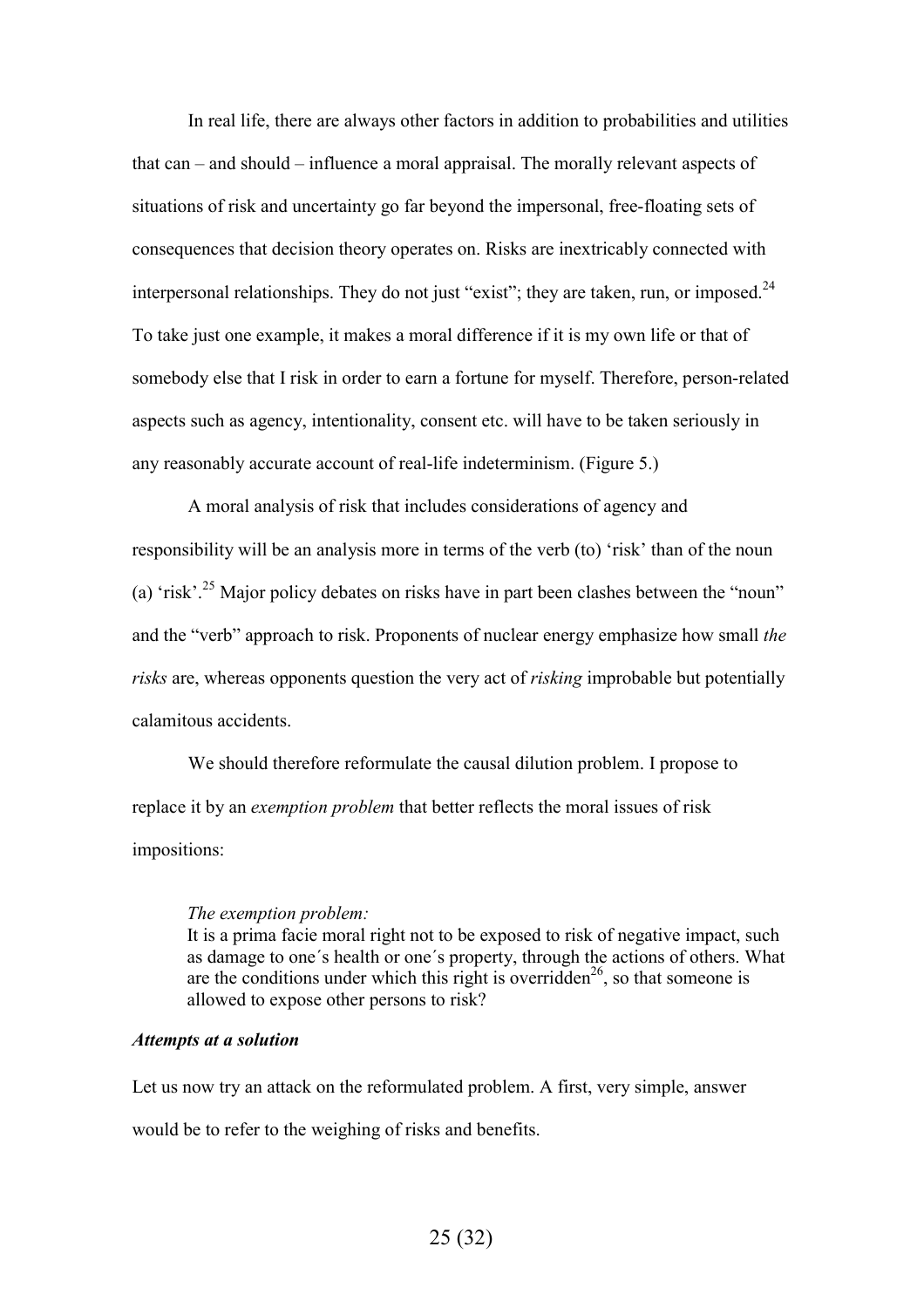(1) Nobody should be exposed to a risk unless it is outweighed by a greater benefit. This rule has the feature that we have seen above to be prominent in utilitarianism and in risk analysis: It allows us to expose one person to a risk in order to gain a benefit for someone else. We have already seen that this is implausible. What we need instead is a rule that respects the right of each individual not to be exploited by others who expose her to risks. Let us try going to the other extreme:

(2) Nobody should be exposed to a risk unless it is outweighed by a greater benefit for herself.

This is very far-reaching, as we can see from our traffic example. It is of no use to me that people whom I do not know are allowed to drive a car in Stockholm, but their cardriving increases the risk that I will be the victim of a traffic accident or of diseases related to air pollution. They, on their side, have no use for me driving a car. Hence, rule (2) could be used to stop all car traffic – and indeed almost all technological activities. It would probably make human society impossible.

But we can modify the rule. In the spirit of social contract theory, we can introduce reciprocally beneficial rights. If you and everybody else are allowed to drive a car, exposing me to certain risks, then I am allowed to drive a car and expose you to the corresponding risks. This (we may suppose) is to the benefit of all of us. Generalizing the argument, we can modify the rule as follows;

(3) Nobody should be exposed to a risk unless either (i) it is outweighed by a greater benefit for herself., or (ii) it is part of a system in which several persons are exposed to the same risk, and the benefits for her from this system outweigh the risk.

Rule 3 makes it possible to allow much of what rule 2 would prohibit, such as cardriving. But it is still a very limiting rule. It allows for agreements that several persons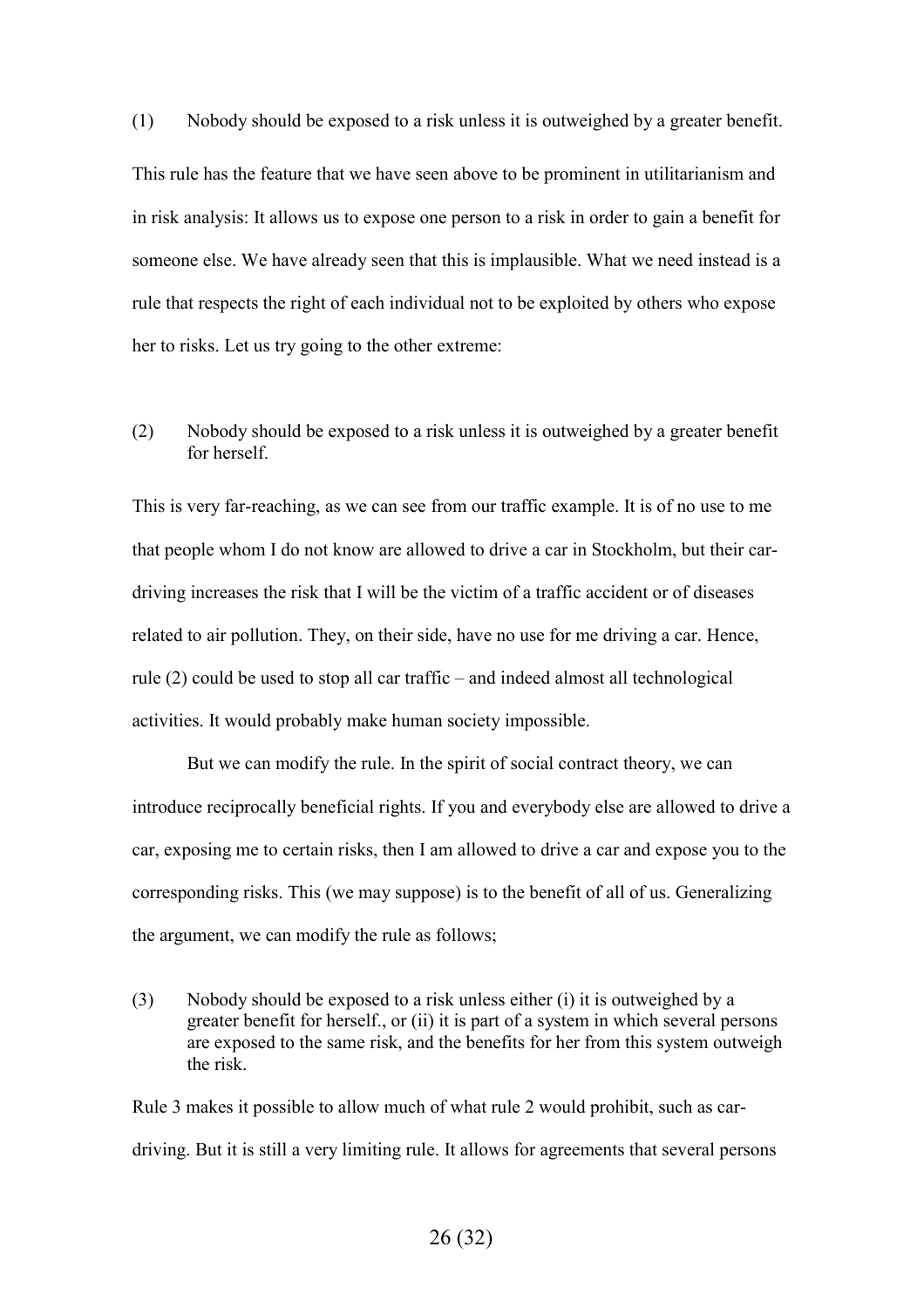accept one and *the same* risk in order for all of them to obtain advantages from this risktaking. It allows us to exchange apples for apples, but not apples for pears. Let us consider yet another example. In your neighbourhood there is a factory that produces product A, which you do not use. The factory emits a chemical subtance that gives rise to a very small risk to your health. At the same time, another factory, far away from your home, emits other chemicals in the production of product B that you use. One of the neighbours of this second factory does not use product B, but instead uses product A. In this way, and sometimes in much more complex chains, we may be said to exchange risks and benefits with each other. To justify this, we can introduce the following rule:

#### (4) Nobody should be exposed to a risk unless it is part of a social system for risktaking that works to her advantage.

Rule (4) allows everything that rule (3) allows, and more in addition to that. It has the important advantage of recognizing each person's individual rights (contrary to impersonal moral theories such as utilitarianism) but still making mutually beneficial adjustments possible (contrary to straight-forward applications of a theory of rights).

But rule (4) is not unproblematic. There is a remaining problem that can be seen from the following example: Suppose that the labour force in a society is divided into two classes. Members of the higher class lead a protected life, whereas members of the lower class are exposed to large occupational risks. For members of the higher class, this social system is highly advantageous. For members of the lower class, it is only marginally better than living outside of society. Rule (4) would not forbid this.

We therefore need to adjust the rule by including a clause of justice. We should acknowledge that the individual who is exposed to risks has a right to require, not only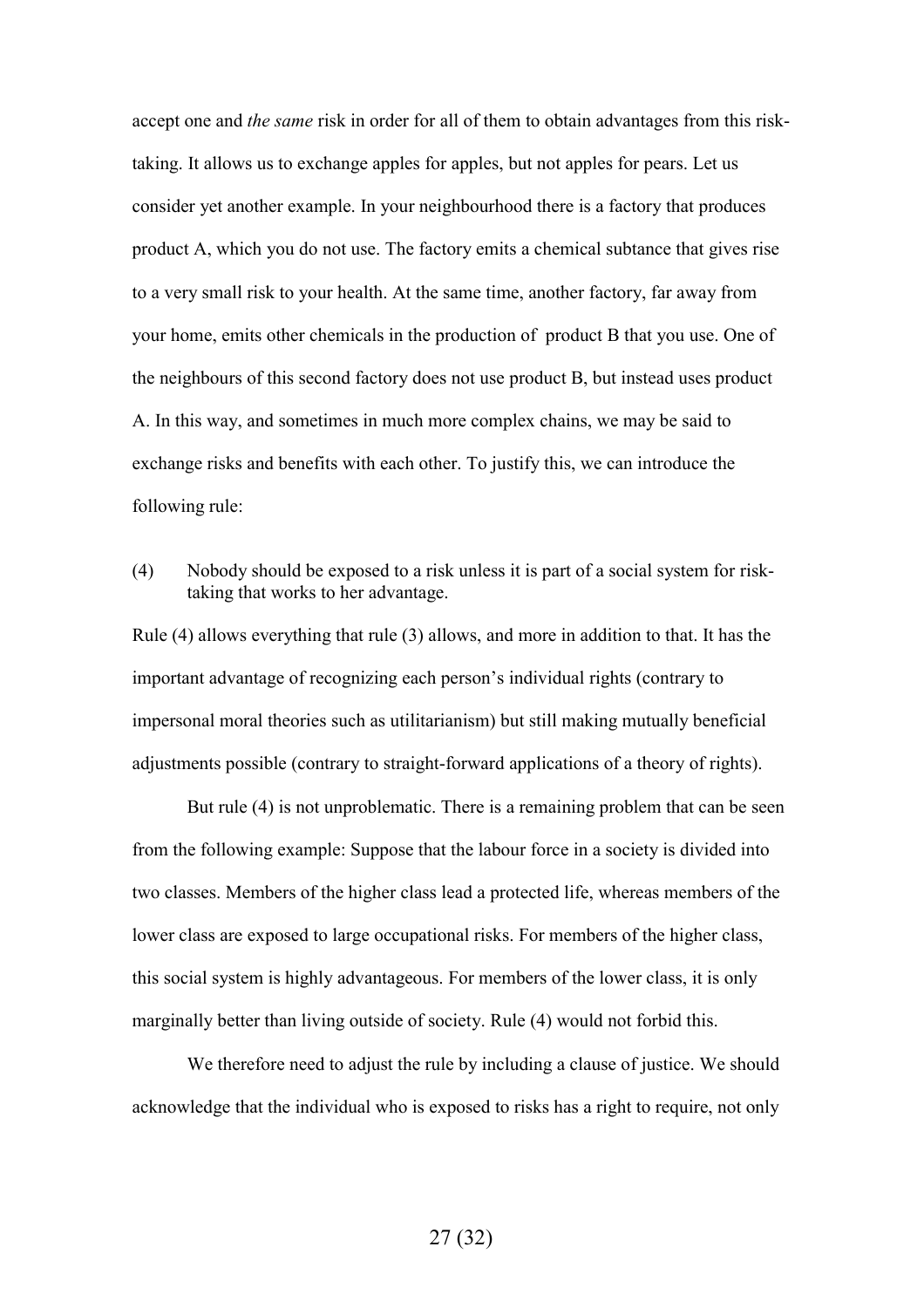that the social system of risk should be to her advantage, but also that she receives a fair share of these advantages:

#### (5) Nobody should be exposed to a risk unless it is part of an equitable social system for risk-taking that works to her advantage.

This is my preliminary proposal for a general criterion for the social acceptance of risks. It needs, of course, to be specified in several respects, both for theoretical purposes and to make it useful in conrete applications.

Finally, let us compare this proposal to the dominating approach in risk analysis, that can be summarized as follows:

(RA) A risk imposition is acceptable if the total benefits that it gives rise to outweigh the total risks, measured as the probability-weighted disutility of outcomes.

By choosing a rule such as (5), rather than (RA), we change the agenda for discussions on risk. We choose to treat each risk-exposed person as a sovereign individual who has a right to a fair treatment, rather than as a carrier of utilities and disutilities that would have the same worth if they were carried by someone else. We also choose another standard of proof. In order to argue, according to (RA) that it is acceptable to impose a risk on Ms Smith, one has to give sufficient reasons for accepting the risk as such, as an impersonal entity. According to (5), one instead has to give sufficient reasons for accepting that Ms Smith is exposed to the risk.

The lack of a qualified ethical analysis is probably one of the major reasons why so many mistakes have been made in the management of technological risks. As philosophers of technology, we can contribute to improving risk managemant and risk governance. At the same time, philosophy of risk provides us with new and theoretically important insights in areas as diverse as epistemology, philosophy of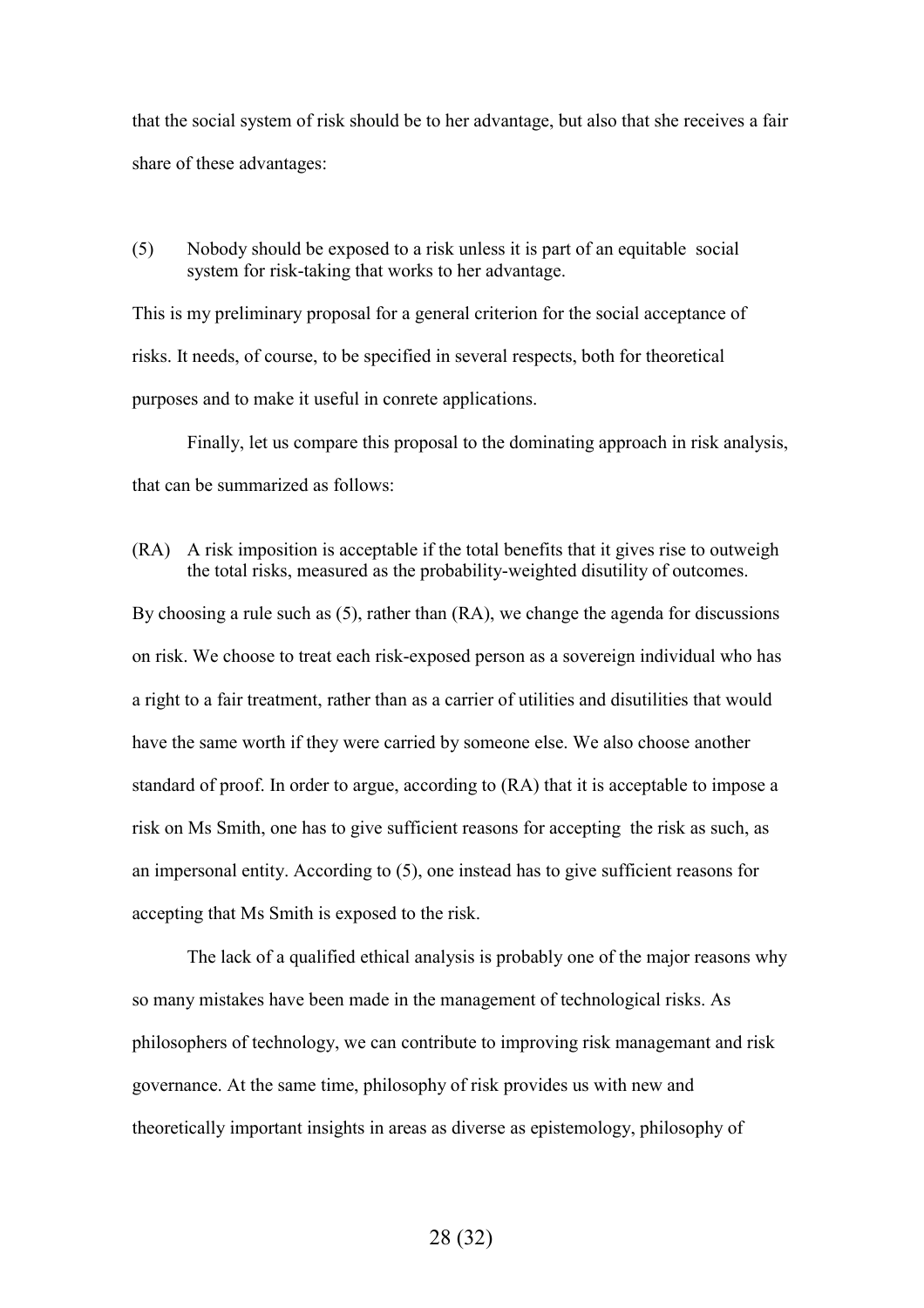science, decision theory, and ethics. Both practically and theoretically, I believe this to be one of the most fruitful areas of study in present-day philosophy.

# **References**

Bergström, L (1996) "Reflections on consequentialism", *Theoria* 62:74–94.

Fried, C (1978) *Right and Wrong*, Harvard University Press.

Hansson, SO (1993) "The false promises of risk analysis", *Ratio* 6:16-26.

Hansson, SO (1995) "The Detection Level", *Regulatory Toxicology and Pharmacology* 22:103-109.

Hansson, SO (1996) "Decision-Making Under Great Uncertainty", *Philosophy of the Social Sciences* 26:369-386.

Hansson, SO (1999a) *A Textbook of Belief Dynamics. Theory Change and Database Updating*. Kluwer.

Hansson, SO (1999b) "The Moral Significance of Indetectable Effects", *Risk* 10:101- 108.

Hansson, SO (2001) "The Modes of Value", *Philosophical Studies*, 104:33-46.

Hansson, SO (2002) "Replacing the No Effect Level (NOEL) with Bounded Effect Levels (OBEL and LEBEL)", *Statistics in Medicine*, in press.

Hansson, SO and M Peterson (2001), "Rights, risks, and residual obligations", *Risk Decision and Policy* 6:1-10.

Hare, RM (1973) "Rawls's Theory of Justice", *American Philosophical Quarterly* 23:144–155, 241–252.

Harsanyi JC (1975), Can the maximin principle serve as a basis for morality - Critique of Rawls, J theory, *American Political Science Review* 69(2): 594-606.

Jeffrey, RC (1956) "Valuation and Acceptance of Scientific Hypotheses", *Philosophy of Science* 23:237–249.

Kagan, S (1989), *The Limits of Morality*, Clarendon Press, Oxford.

McKerlie, D (1986) "Rights and Risk", *Canadian Journal of Philosophy* 16:239–251.

McLaughlin, A (1970) "Science, Reason and Value", *Theory and Decision* 1:121–137.

Nozick, R (1974) *Anarchy, State, and Utopia*, Basic Books.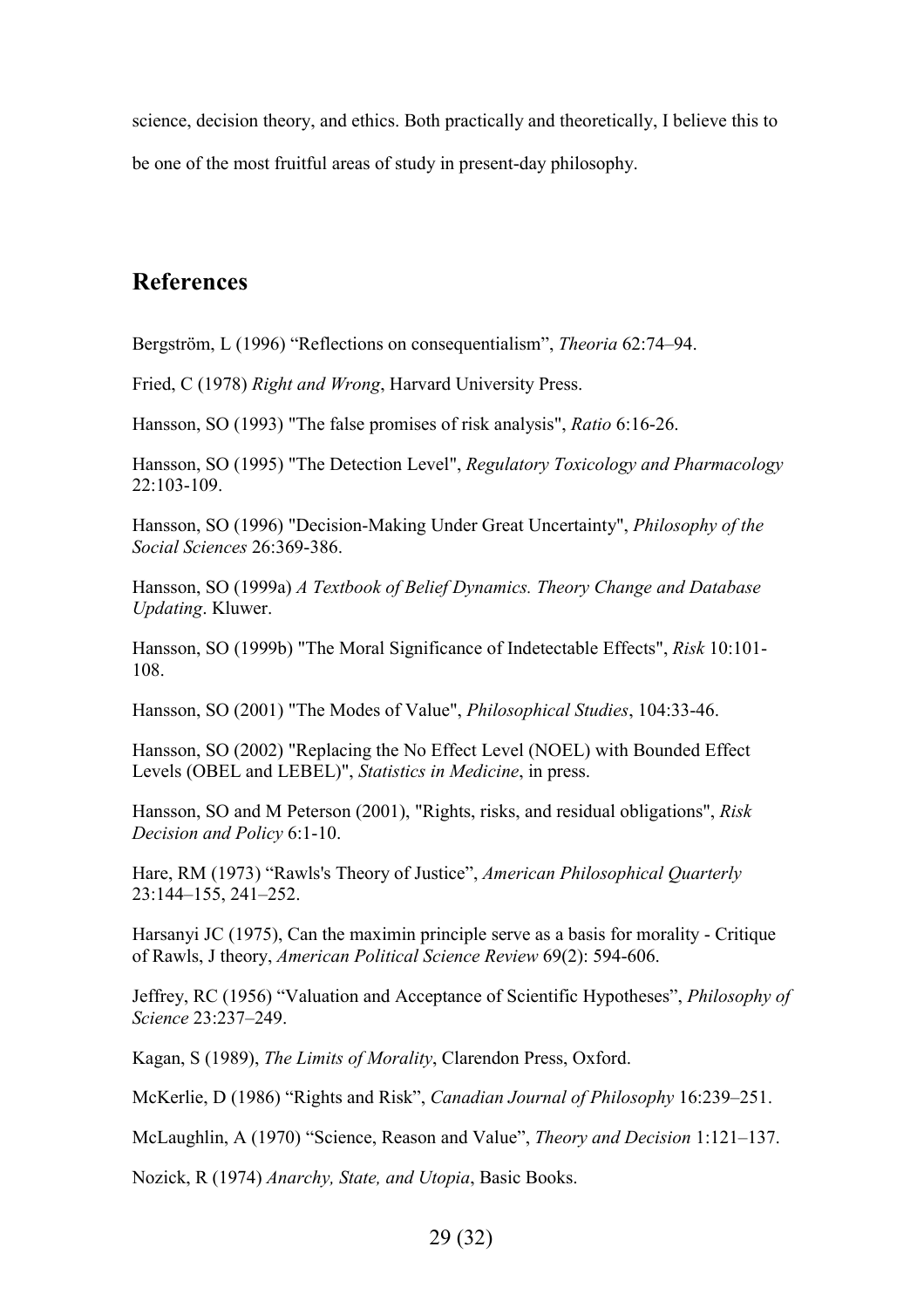Paté-Cornell, ME, and JE Neu (1985), "Warning Systems and Defense Policy: A Reliability Model for the Command and Control of U.S. Nuclear Forces", *Risk Analysis* 5:121-138.

Peirce, C (1934) "The fixation of belief", pp. 223–247 in *Collected Papers of Charles Sanders Peirce*, vol. 5 (C. Hartshorne and P. Weiss, eds.), Harvard University Press.

Thomson, J (1985) "Imposing Risk", pp. 124–140 in Mary Gibson (ed.) *To Breathe Freely*, Rowman & Allanheld.

Trachtman, LE (1985), "Why Tolerate the Statistical Victim?", *Hastings Center Report*, February, p. 14.

Weale, A (1979) "Statistical lives and the principle of maximum benefit", *Journal of medical ethics* 5:185-195.

# **Notes**

 $<sup>1</sup>$  Hansson 1993.</sup>

 $2$  The special case when all probabilities are either 0 or 1 coincides with decisionmaking under certainty.

 $3$  The case when they are not known at all is also called "decision-making under ignorance". On cases when not even the identity of the possible outcomes is known, see Hansson 1996.

<sup>4</sup> The word 'reduction' is used metaphorically. I do not wish to imply that all probability assignments or full beliefs have been preceded by more uncertainty-laden belief states, only that they can be seen as reductions in relation to an idealized belief state in which uncertainty is always fully recognized.

5 Peirce 1934.

 $<sup>6</sup>$  Jeffrey 1956.</sup>

 $<sup>7</sup>$  This is one of the reasons why belief revision models that represent belief states as</sup> sets of (sentences representing full) beliefs are an important complement to probabilistic models. Some features of doxastic behaviour, notably features related to logic, are more realistically represented in the former type of models. See Hansson 1999a,

<sup>8</sup> McLaughlin 1970.

<sup>9</sup> Hansson 1995 and 2002.

 $10$  Hansson 1999b.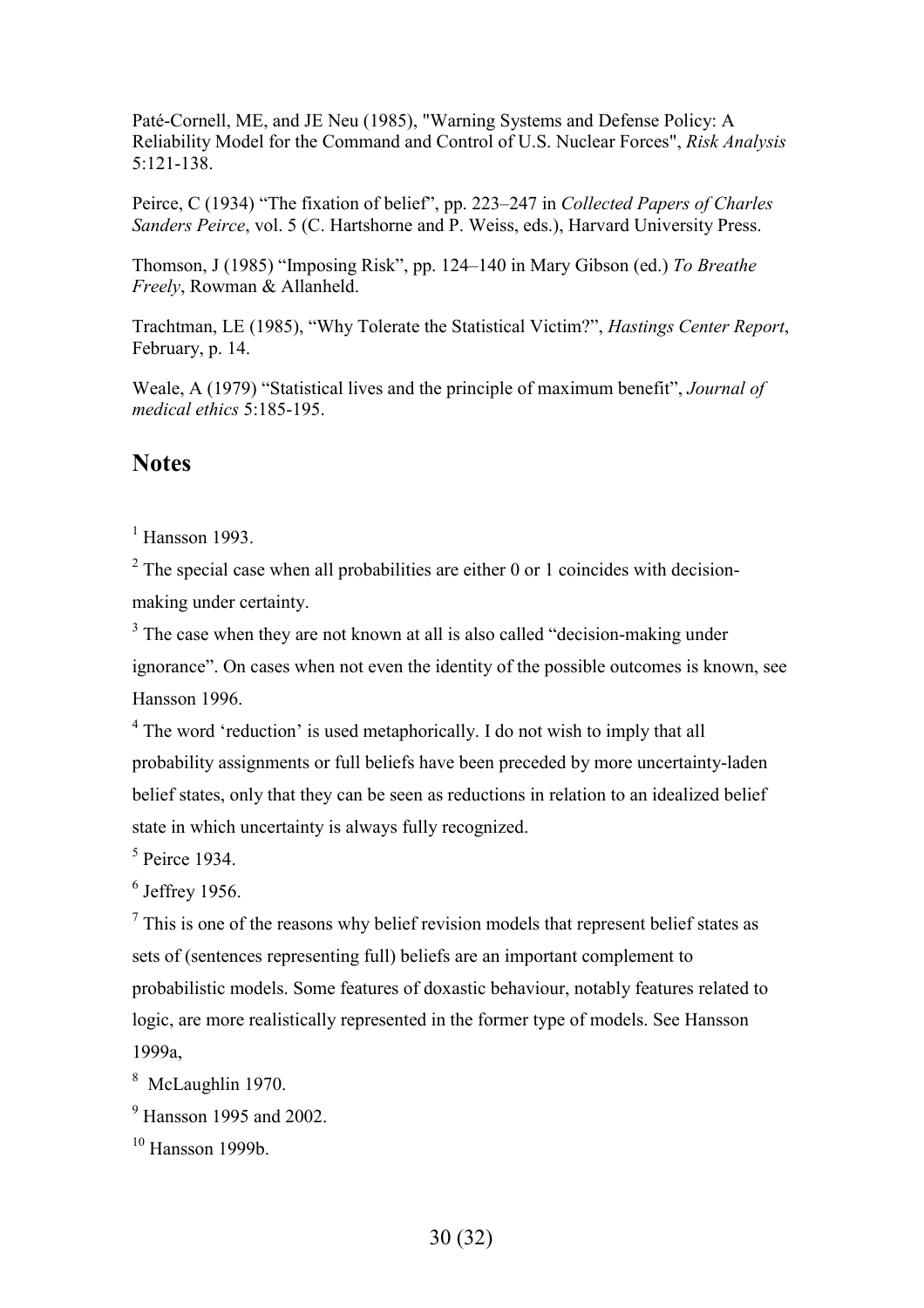#### $11$  Weale 1979. Trachtman 1985.

<sup>12</sup> However, an argument can be made that refers to the special duties that we are assumed to have to certain people. I have, for instance, special duties to my children. My duty to come to their assistance is greater than my corresponding duties to my neighbour's children. Similarly, my duties towards the neighbour's children, with whom I am reasonably well acquainted, are stronger than those towards complete strangers. There is a special weight emanating from relationships between specific individuals.

This special weight is not necessarily zero for people towards whom I have no other special relationship than that of being fellow human beings. To the contrary, it would seem natural to assume that it is still above zero for them, and zero only for persons who have not even been identified. In other words, from my point of view trapped miners stand in the same type of relationship to the statistical beneficiaries of preventive medicine as my kin and friends to the trapped miners.

In many cases, the morally relevant special relations between identified persons can be expressed in terms of rights. The trapped miners may be said to have a right to our assistance, whereas in the case of the statistical victims there are no identifiable rights-holders and hence no rights.

 $13$  Hansson 2001.

 $14$  Ibid.

<sup>15</sup> There is also another form of causal dilution, that arises when one's action is one of several contributing causes of an outcome. The present paper deals only with such causal dilution that is due to uncertainty of the effects of actions.

<sup>16</sup> Cf. Bergström 1996, esp. pp. 74–75, and the references given there.

<sup>17</sup> Paté-Cornell and Neu 1985

 $18$  The addition of utilities and disutilities pertaining to one and the same person is not either unproblematic, but that issue will not be discussed here.

19 Nozick 1974, p. 7. Cf. McKerlie 1986.

<sup>20</sup> Cf. Fried 1978, pp. 18–20 and Kagan 1989, p. 88.

 $21$  Nozick 1974, p. 75.

22 See for instance Hare 1973 and Harsanyi 1975.

 $23$  The maximin rule goes one step further, i.e. it dismisses probabilities and makes use only of (deterministic) utilities.